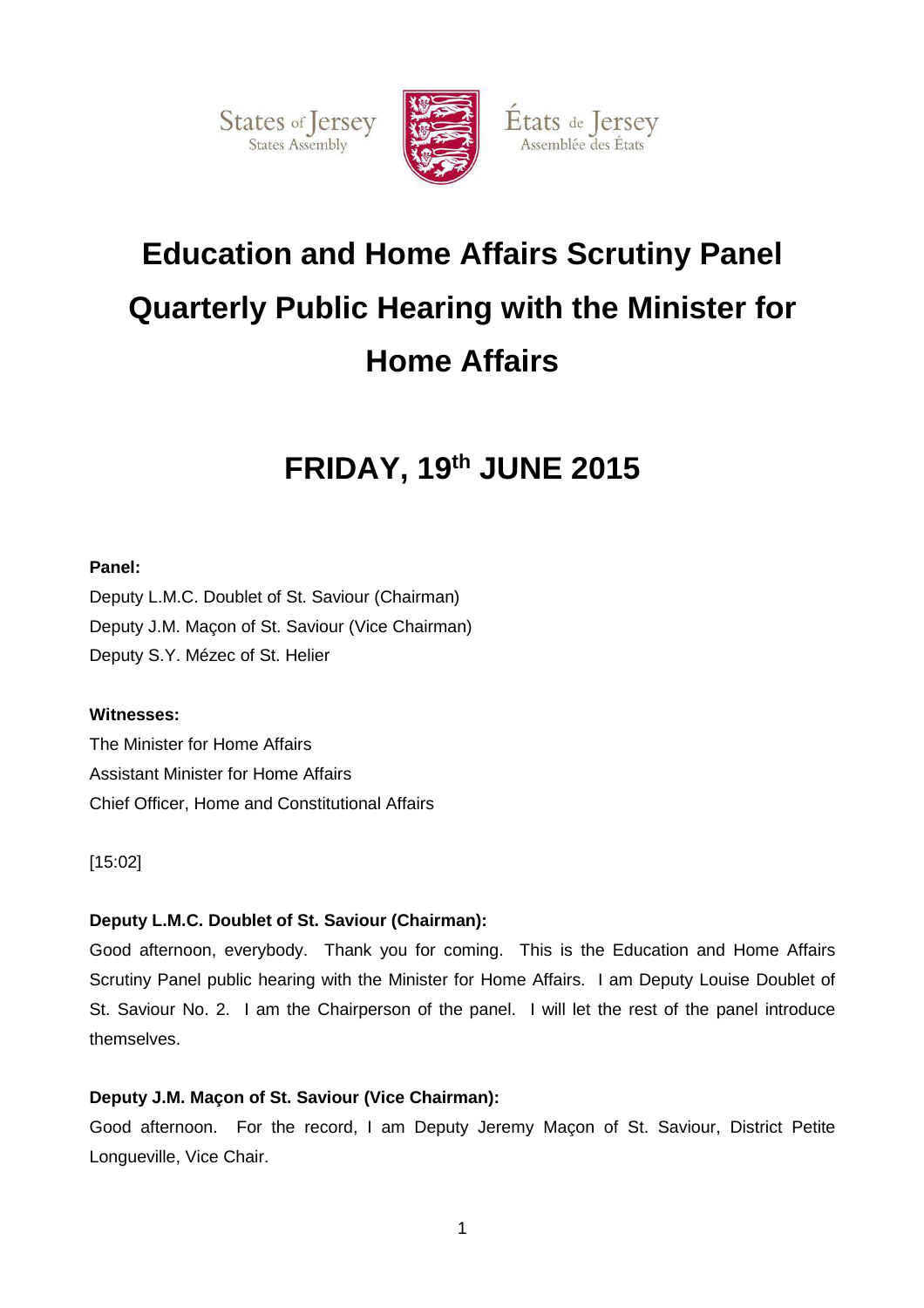## **Deputy S.Y. Mézec of St. Helier:**

I am Deputy Sam Mézec for St. Helier No. 2, member of the panel.

**Scrutiny Officer:**  I am Mick Robbins, Scrutiny Officer.

**Deputy L.M.C. Doublet:** If you could introduce yourselves.

**The Minister for Home Affairs:**  I am Deputy Kristina Moore, Minister for Home Affairs.

**Assistant Minister for Home Affairs:**  I am Constable Deidre Mezbourian, Assistant Minister for Home Affairs.

## **Chief Officer, Home and Constitutional Affairs:**

Tom Walker, Chief Officer with responsibility for Home Affairs.

#### **Deputy L.M.C. Doublet:**

Tom Walker. I am very pleased to meet you, Mr. Walker. Welcome.

#### **Chief Officer, Home and Constitutional Affairs:**

Thank you.

## **Deputy L.M.C. Doublet:**

Have you read and understood the notice which should be around?

#### **The Minister for Home Affairs:**

It is not here but I am quite familiar with it. Thank you.

#### **Deputy L.M.C. Doublet:**

Lovely. So, let us begin. You have had the topics of our questions, I think.

## **The Minister for Home Affairs:**

We have, thank you.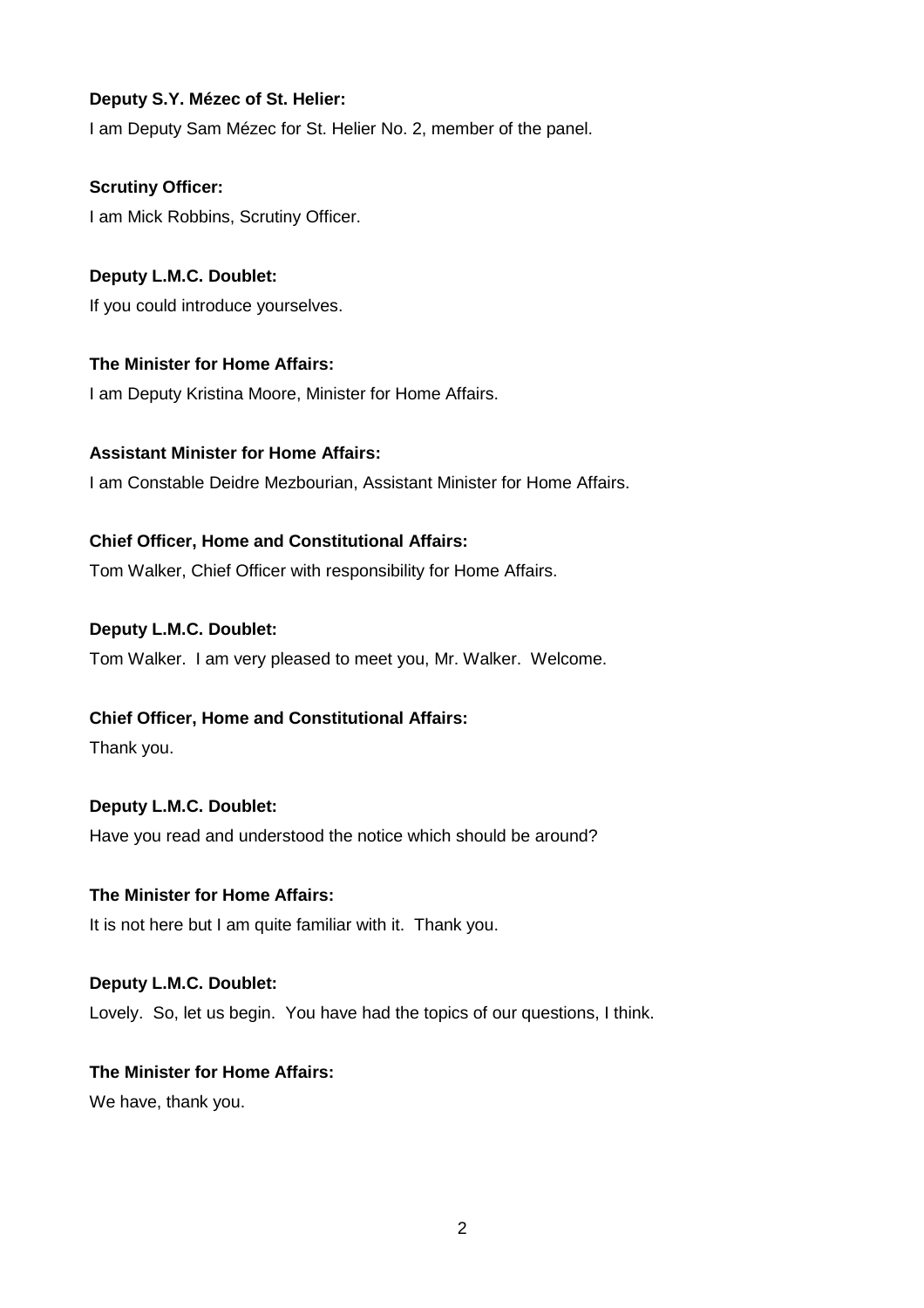We will attempt to keep the same numbers but we may jump around a little bit just for the sake of keeping things efficient. Question 1: how is the new police headquarters coming along, please?

## **The Minister for Home Affairs:**

Very well. I am sure you will have noticed on your travels round the Island that it is progressing physically and it is also on time and on budget still.

## **Deputy L.M.C. Doublet:**

Brilliant. Well, that is my 2 supplementary questions for number 1. Deputies, would you like to follow up on that?

## **Deputy J.M. Maçon:**

Can you just confirm for us again when the completion date is?

## **The Minister for Home Affairs:**

That is December of next year.

## **Deputy J.M. Maçon:**

Is that when the police will then move in?

## **The Minister for Home Affairs:**

No, that is the completion date of the building. The police will move in subsequently, so I imagine that they will all be up and running by I believe March of 2017 is the final, final date.

## **Deputy S.Y. Mézec:**

Last time we asked about parking in relation to it, lots of which you could not answer because it is T.T.S.'s (Transport and Technical Services) responsibility, but are you satisfied with from what you have spoken about on this issue with T.T.S. that all the parking is sorted and it is going to be satisfactory for the police station?

#### **Deputy L.M.C. Doublet:**

Was it Snow Hill car park where there was supposed to be some allocated spaces? Is that ...

#### **The Minister for Home Affairs:**

Yes. We have been told subsequently that there are 3 designated spaces for visitors to police headquarters that will be provided by T.T.S.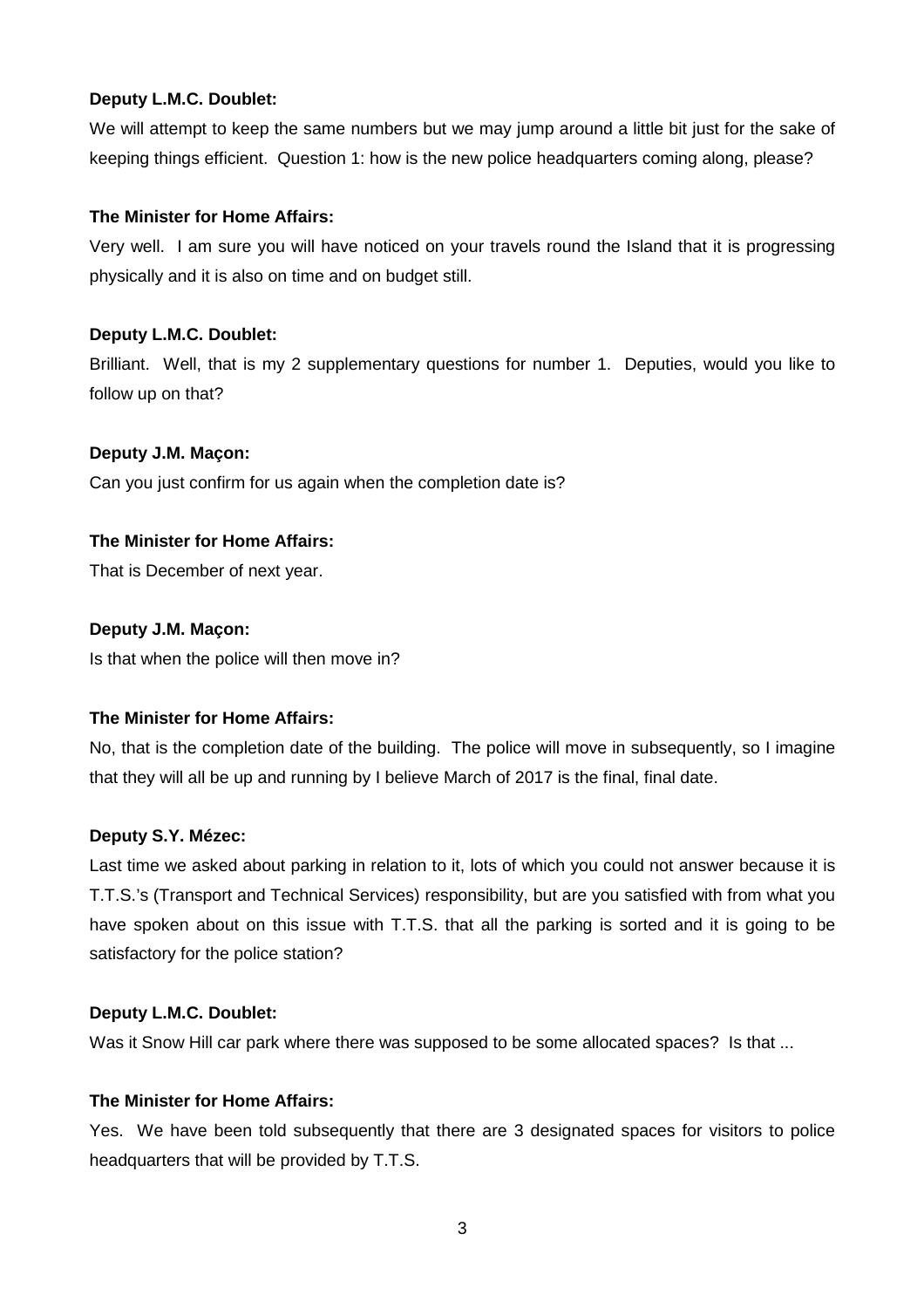Brilliant. So visitors to the police station, will they still have to put pay cards out on those spaces or can they still park and pop into the police station for free?

## **The Minister for Home Affairs:**

That is a detail that we are not yet ... we do not yet have confirmed.

## **Deputy L.M.C. Doublet:**

What should happen, in your opinion?

## **The Minister for Home Affairs:**

I think we need to discuss that further, both the location of those parking spaces and any way they could be monitored.

## **Deputy L.M.C. Doublet:**

So will you be pushing to get some free access parking spaces for the police station?

## **The Minister for Home Affairs:**

I think that would be the preference, if there were some designated spaces where people who were visiting the police station could park free, yes.

## **Deputy L.M.C. Doublet:**

If you could keep us updated on that, that would be brilliant. Thank you. I will hand over to you, Deputy Maçon.

## **Deputy J.M. Maçon:**

Our next question is: how are the fire and police services dealing with the current recruitment restrictions?

#### **The Minister for Home Affairs:**

I will ask the Assistant Minister to speak to the fire service.

## **Assistant Minister for Home Affairs:**

The fire service is dealing with it by applying a vacancy management process and I understand that is the way that all States departments are dealing with vacancies at the moment. If they want to recruit, recruiting managers have to make a business case in order to fill a vacancy, whether that is a replacement or potentially a new post. I know the public do not like new posts but every now and again they do come along. Of course, you know that I think is it P.59 of some years ago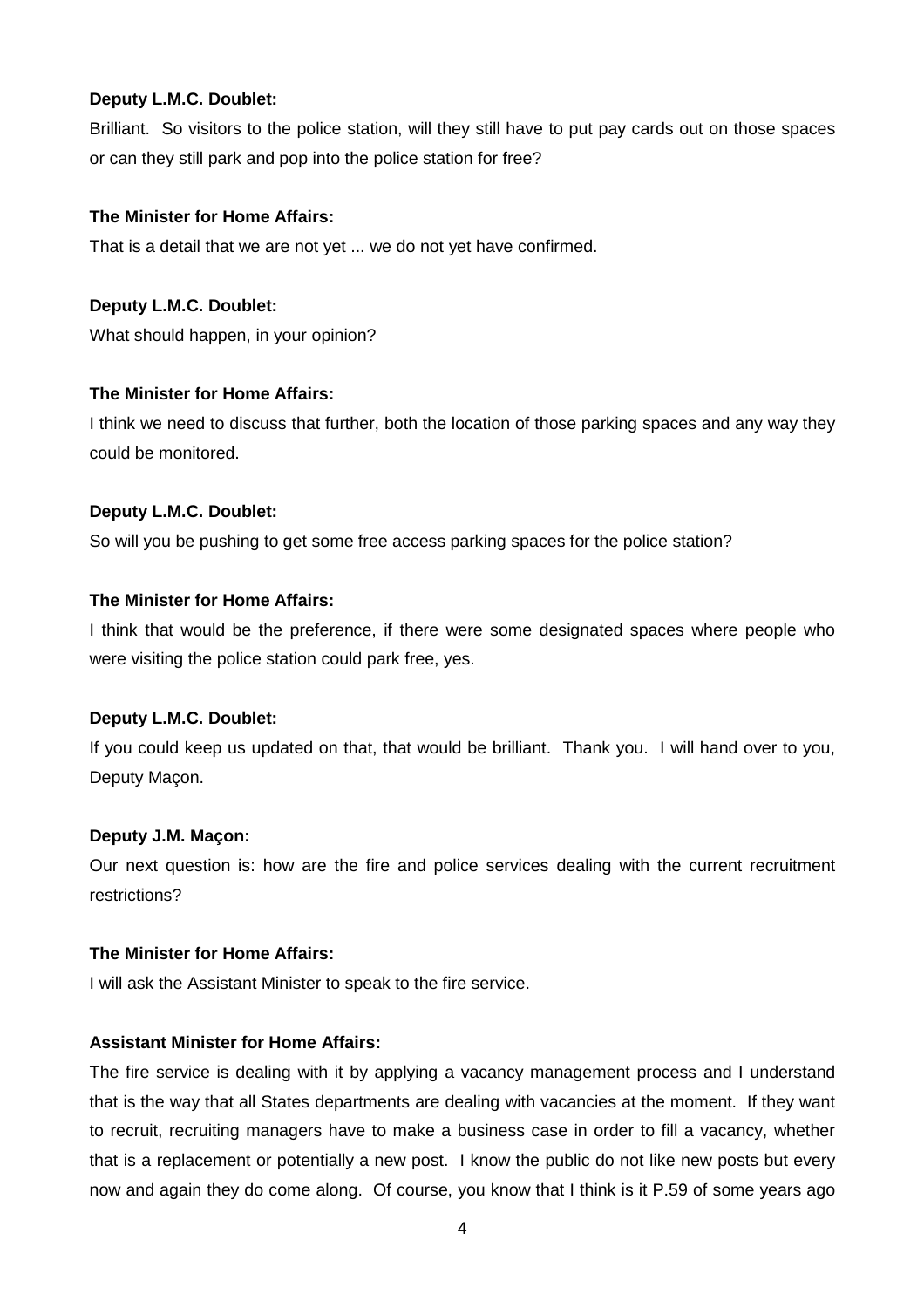meant that any replacements or new posts above about £100,000 have to go to S.E.B. (States Employment Board) and we do not like seeing those, of course. But this is for now, all replacements or new posts and vacancies have to be approved by the chief officer of the department, so obviously for the police and the fire service that is the service heads. What I can tell you is that the current establishment figure for the fire service under the last Medium Term Financial Plan is they have budgeted for 72. The actual number is 71 and they expect that to drop to about 69 by October potentially with a fall to 70 by the end of June. What they have told me is that there are likely to be additional vacancies over the coming years because what they are doing is trying to redesign the service, as all operational departments are. They are trying to redesign the service delivery while at the same time maintaining standards of safety. That is not an easy job, but they do expect it to drop although there is no indicative numbers.

#### **Deputy J.M. Maçon:**

When will that service redesign be finalised then?

#### **Assistant Minister for Home Affairs:**

I do not think there is a date, Deputy, because with reduced budgets, as I say, every operational service is looking to redesign where they can and what the fire service has to take into account is fire safety. They have got a department at the moment dedicated to prevention. If they have to lose numbers potentially, where do they make those cuts, where do they make those changes? If it is from prevention then by a process of elimination if people are not educated in how to prevent fires there could be more. So they are looking at a redesign which will promote fire safety with everything that that encompasses; that is prevention and protection response.

#### **Deputy J.M. Maçon:**

Just one other question on this area to do with the fire service. Have there been many notifications, again on your figures, that there are officers interested in taking up the voluntary redundancy scheme, which would impact again on the numbers?

#### **Deputy L.M.C. Doublet:**

Is that what you meant by vacancy management? Does that mean voluntary redundancies?

#### **Assistant Minister for Home Affairs:**

No. My understanding of vacancy management is if somebody leaves they manage that vacancy.

#### **Deputy L.M.C. Doublet:**

I see. Thank you.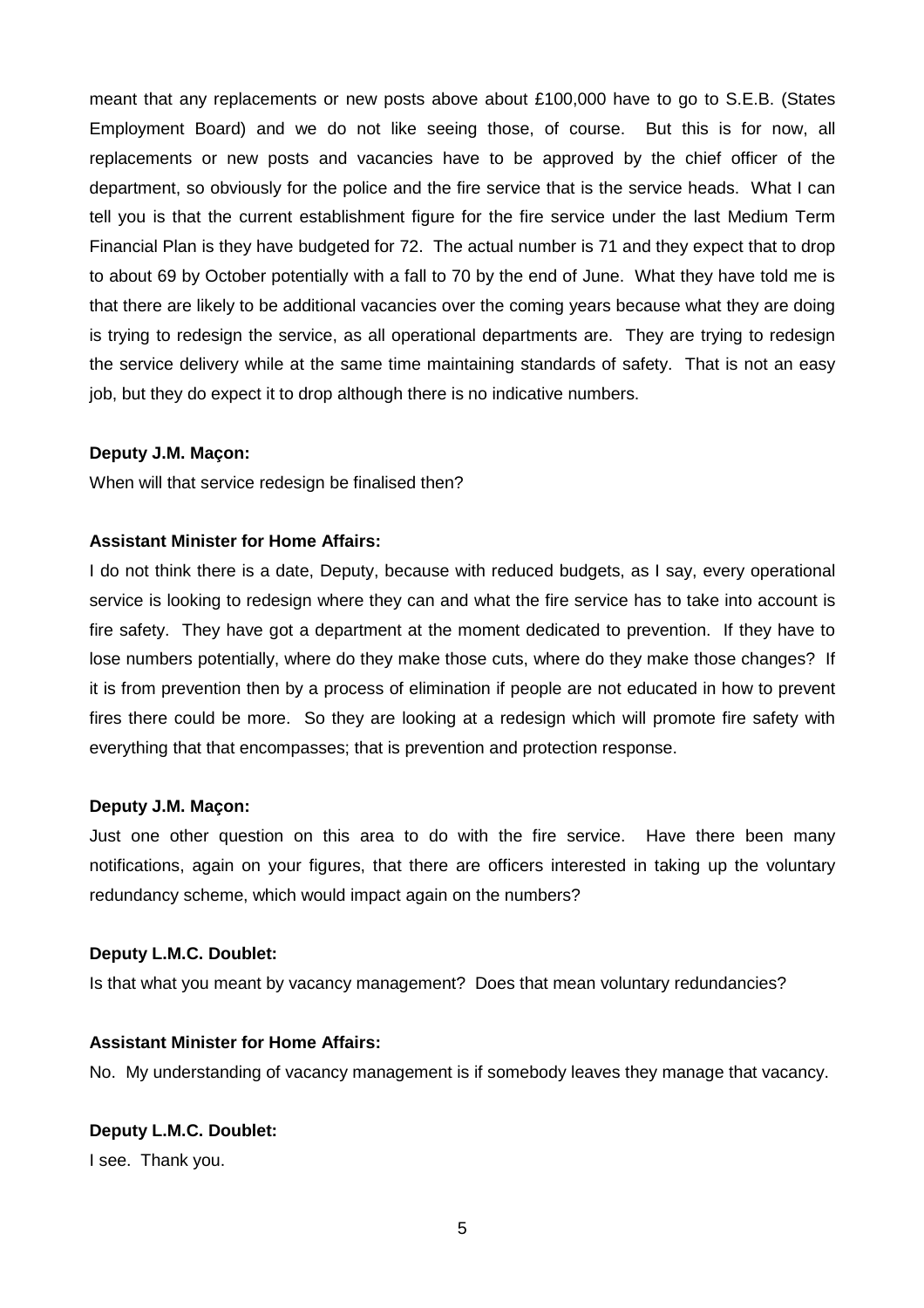#### **Chief Officer, Home and Constitutional Affairs:**

There is a general downward pressure on vacancies and filling vacancies. I think, roughly speaking, there are about half the number of jobs being advertised that there were this time last year. That is really about control mechanisms within the public sector that are designed to allow filling vacancies where there is a real need to do so - like replacing a firefighter, you absolutely need one - but still keeps the pressure on public sector vacancies as a whole. So all departments of the States now have a system in place where chief officer signoff is required for every vacancy that is filled and that is there to cause managers to think very hard about whether they really need to fill the vacancy or whether there are other ways in which the public service can be maintained without filling the vacancy. That discipline is in place right across the public sector now and is consistent across all departments. So that is vacancy management as opposed to ...

#### **Assistant Minister for Home Affairs:**

But V.R. (voluntary redundancy) and C.R. (compulsory redundancy) is slightly different and I think you asked me, Deputy, whether any officers have put in for V.R., which is the process in place at the moment. My understanding is that none have. Can you confirm that?

#### **The Minister for Home Affairs:**

From the fire service?

## **Assistant Minister for Home Affairs:**

Yes, from the fire service.

#### **Chief Officer, Home and Constitutional Affairs:**

No firemen.

#### **Assistant Minister for Home Affairs:**

None have put in that V.R. application.

#### **Deputy J.M. Maçon:**

Then if we can move on to the same set questions on the police.

#### **The Minister for Home Affairs:**

Yes, indeed. The same position stands obviously regarding the vacancy management process. The police service currently have 8 police officer vacancies and 2.5 civil service vacancies. There is a review being conducted internally looking at the way the police force is organised, the internal structure, to ensure that we are offering best possible value for money so that the force is tailored to having officers in the areas of most need, that have the greatest workflow. We are due to be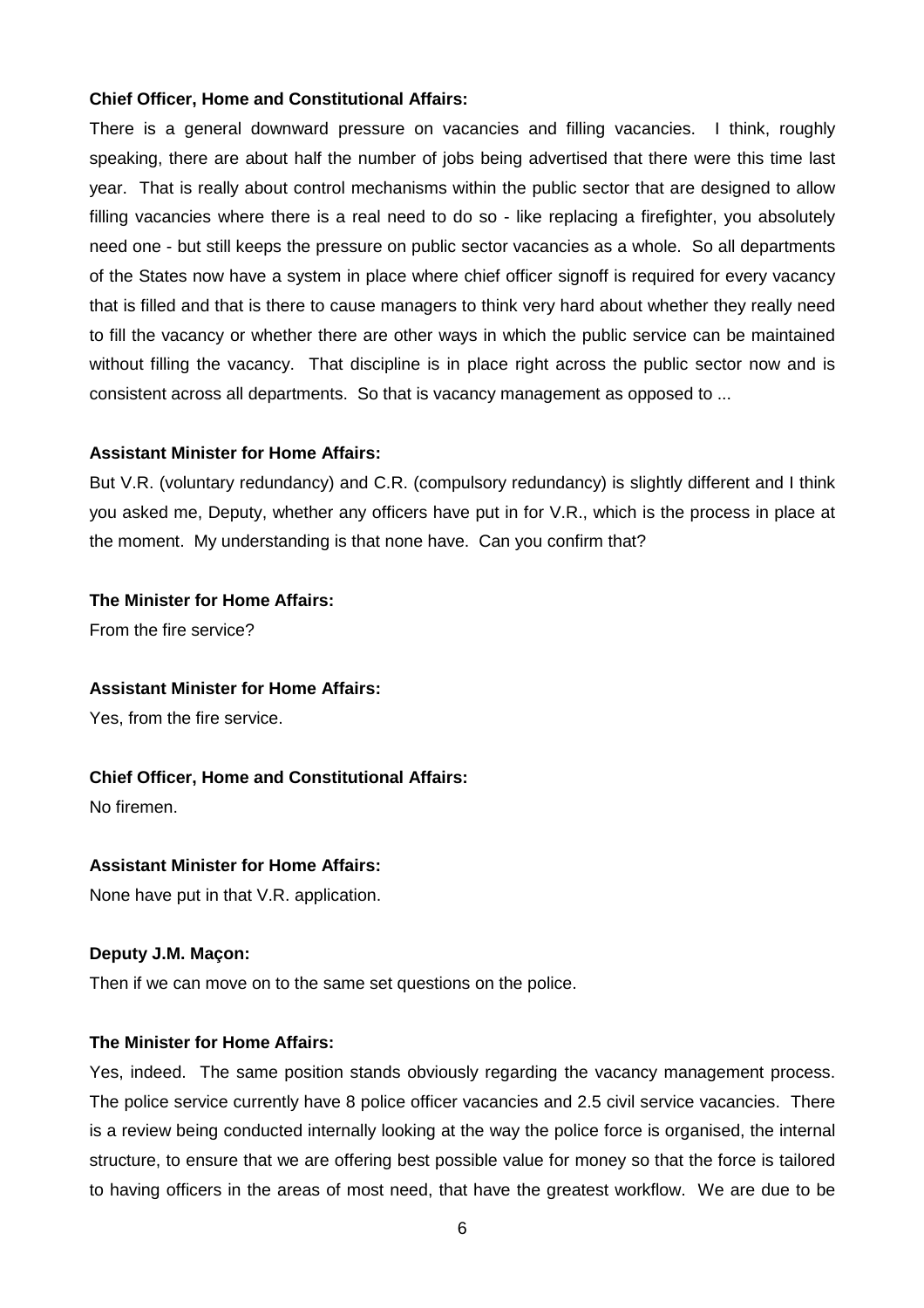briefed on that next week. It is a process that is very important and shows how throughout the public sector we are all trying our very best to ensure that we are maintaining the highest possible level of public service and protection to the public while offering the best possible value for money also. In terms of voluntary redundancies, there have been 6 applications in the department in total, 2 of those in the police force, 2 from within Customs and Immigration and 2 at the prison.

#### **Deputy J.M. Maçon:**

Thank you. I was going to move on to Customs next. We note from our last hearing that the 2 part-time posts were not going to be looked to be replaced in the summer months this year, although we note from the business plan which we have just looked at, which we thank the department for, in the business plan on page 3 the introduction by the chief officer does comment that with a new and larger Condor boat this will put more pressure on the service in order to keep up with that. I wonder, bearing in mind those 2 aspects, what are the demands on the Customs and Immigration Service?

#### **Assistant Minister for Home Affairs:**

What they have been doing regarding the new larger Condor vessel is undertaking a workforce review, which has meant that they have discussed with all staff the implications. My understanding is that they have introduced a different shift pattern now to allow them to manage that because obviously it is going to cause a big impact on them, particularly in the summer months when the ship is likely to be full.

#### [15:15]

May I just say, it is not only going to impact upon their operational duties. It is going to probably impact on vehicles in the area because there are going to be tailbacks leading up to the ... I cannot remember the name of the road, the underpass. They have undertaken a workforce review which I am pleased to say, through discussion, through communication, the staff have been pleased to accept and it is in place and working well. I do not know if Tom knows.

#### **Chief Officer, Home and Constitutional Affairs:**

It is about peaks and troughs and because the larger ship creates bigger spikes now, there is work that they could do immediately to try and cope with that, which is what they have done. Then I think there is probably a second phase where they need to spend more time looking at staffing patterns, probably with the Ports of Jersey as well because a lot of it is about the physical design of the Elizabeth Terminal and the way the car shed works and how to cope with that increased size of the peak. So they are going to look at that probably after the summer. They need to get on with this summer's arrivals and there is so much they can do. Then I would imagine in autumn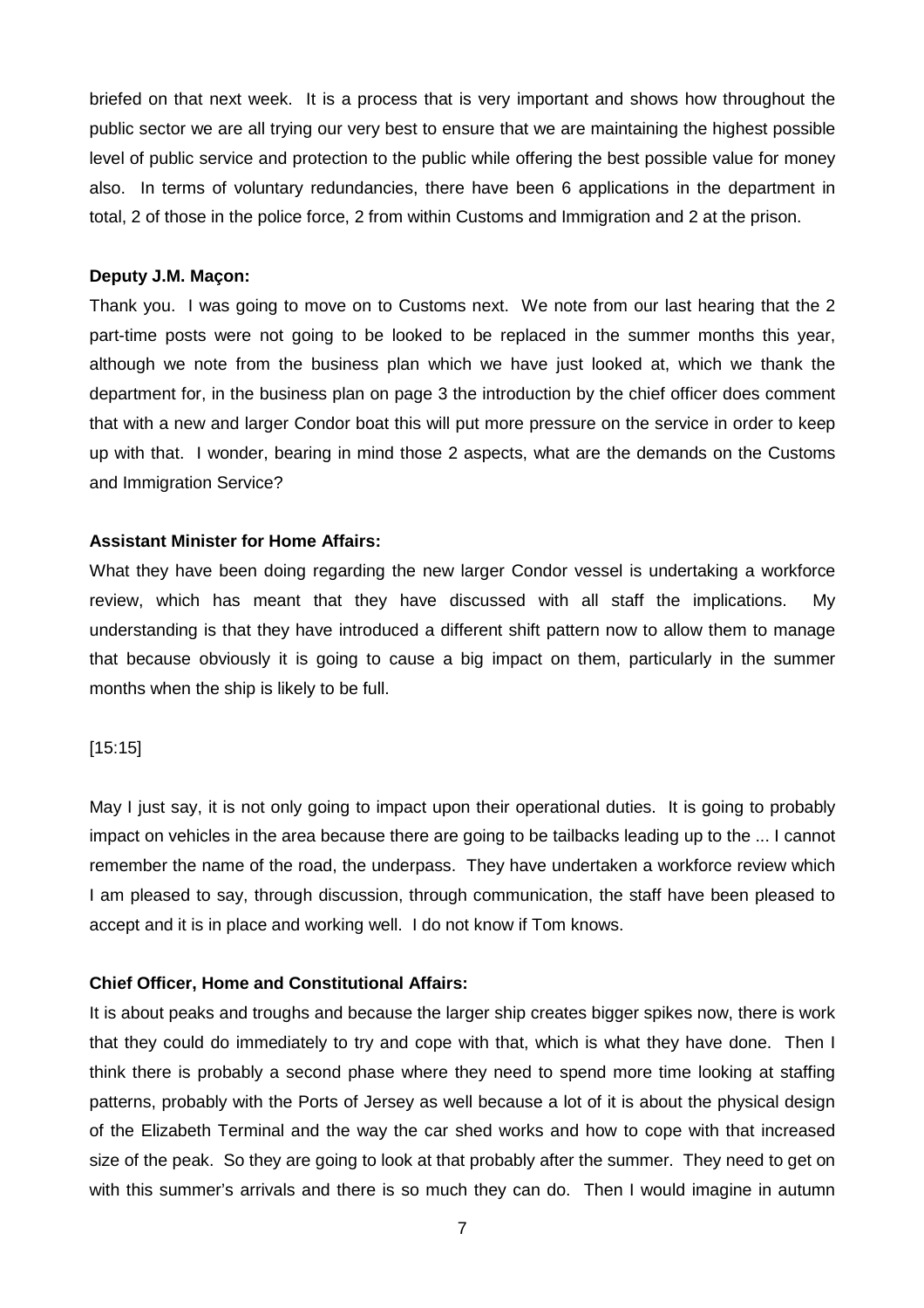through to the winter they will be looking, with the Ports of Jersey, as to how they might do more lasting structural redesign to cope with that higher peak.

## **Assistant Minister for Home Affairs:**

I should have added the potential infrastructure changes that may be needed, but the good thing is that Customs work well with the Ports of Jersey and discussions have been ongoing for some time on how to manage this. They also work well with the carrier, with Condor. They have been liaising with them for some time leading up to this on how they can manage it, but they will be managing this larger vessel and all the vehicles without taking on additional staff.

## **Deputy J.M. Maçon:**

In order to prevent undue delay to the public, is there scope for Customs to bring in extra staff should they need to or is it they have to cope with what they have got?

## **Assistant Minister for Home Affairs:**

I think what they are planning to do, having undertaken the review with the workforce, is to manage with the numbers of staff that they have. They are certainly not looking to take on more, even seasonal. As I say, what they have to do is have the new vessel in and see how it goes and then at the end of the year they will review how it has gone and what changes, if any, they need to make. Similarly, so will Condor and the Ports of Jersey.

## **Deputy L.M.C. Doublet:**

Just to confirm, if there are issues over the summer with that, you will be able to look at it again and see if there needs to be more staff?

## **Assistant Minister for Home Affairs:**

Yes, that is what the head of service will do with his directors, but they are satisfied at the moment that they will be able to manage. The Customs officers multifunction. You can be a border control officer and then go and deal with revenue collection and things like that, so they are all multiskilled and able to deal with these things.

## **Deputy L.M.C. Doublet:**

Just to clarify from the questions that Deputy Maçon has asked: you are changing some working practices to absorb the reduction in the budget. Will any of that, in your opinion, reduce any services to the public at all?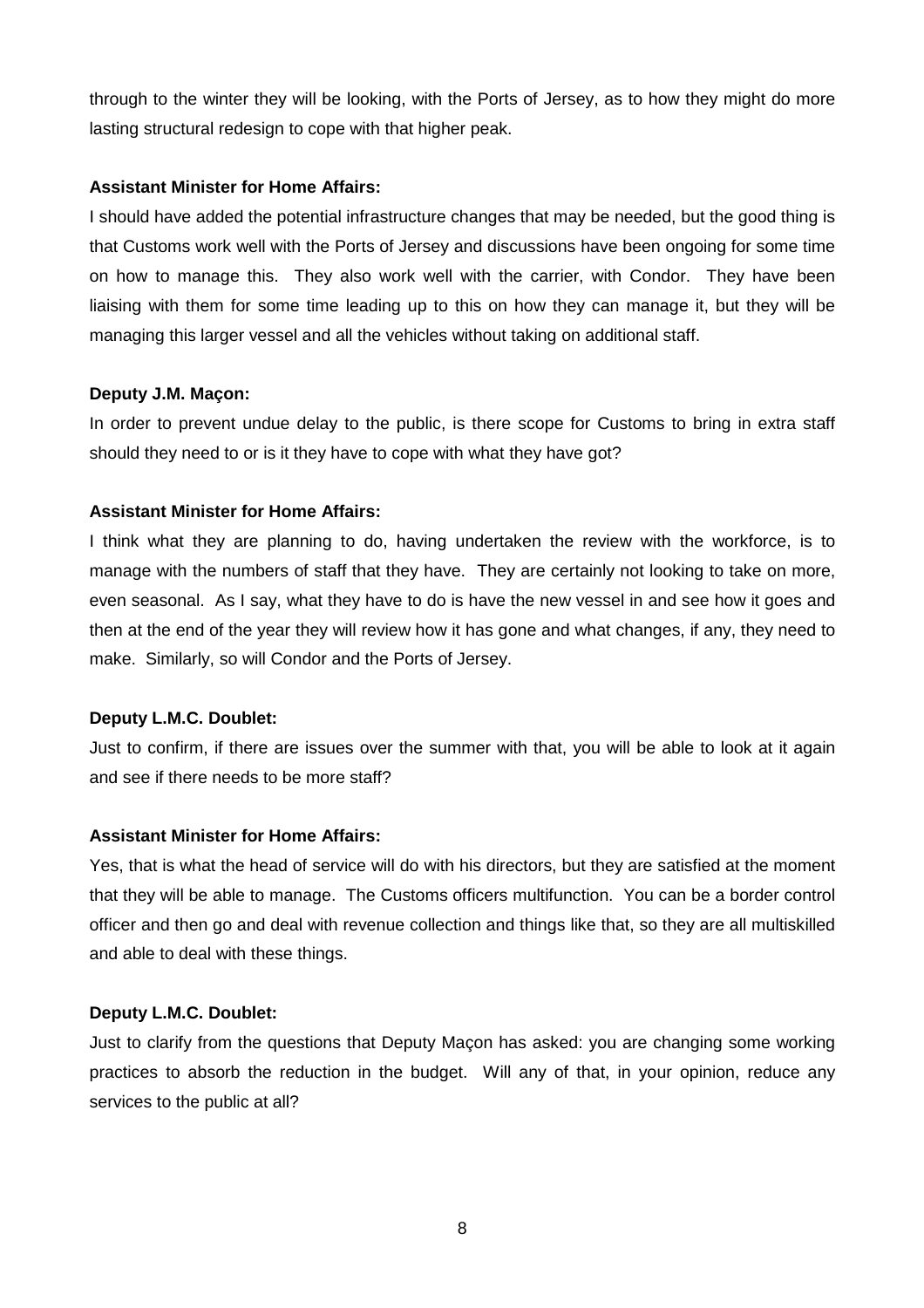#### **The Minister for Home Affairs:**

The aim is to ensure that we maintain service levels. We appreciate that the public have become used to a very high level of service across the department and we will endeavour to do the very best we can to maintain that. However, given the budgetary pressures, it might be difficult to do so in some areas but that still remains to be seen. Best efforts are being made to ensure that that does not happen.

#### **Deputy L.M.C. Doublet:**

How would you measure and make that judgment then over time?

#### **The Minister for Home Affairs:**

I think everything remains under review to an extent and you receive public feedback. Often when there is a level of dissatisfaction it is quite easy to receive that feedback. Hopefully it would not come to that point.

#### **Deputy J.M. Maçon:**

A number of re-tweaks.

#### **The Minister for Home Affairs:**

The majority of Home Affairs staff are very much frontline officers assisting with the public on a day-to-day basis, so they are probably the very best placed people to have that feedback and that sense and they feed it up within their organisation.

#### **Deputy L.M.C. Doublet:**

Perhaps you could keep us updated over time on that. Deputy Mézec, question 3.

#### **Deputy S.Y. Mézec:**

I think you have just answered it. The question is meant to be how are the police service, fire service and prison dealing with the forthcoming round of savings required?

#### **The Minister for Home Affairs:**

As you know, we have had to make 2 per cent savings for this year. I am not sure whether we have shared the view that exact figures have just been balanced across the department, but each separate department has taken their part of the savings and they have done their best to conduct that process in discussions with each other. Then for the forthcoming year we have an additional 1 per cent saving to make, so this year's 2 per cent savings are occurring and next year we have an additional 1 per cent, perhaps, we are hoping, not recurring savings but that is yet unsure. So we are in the process of identifying how those savings can be best made in each department. At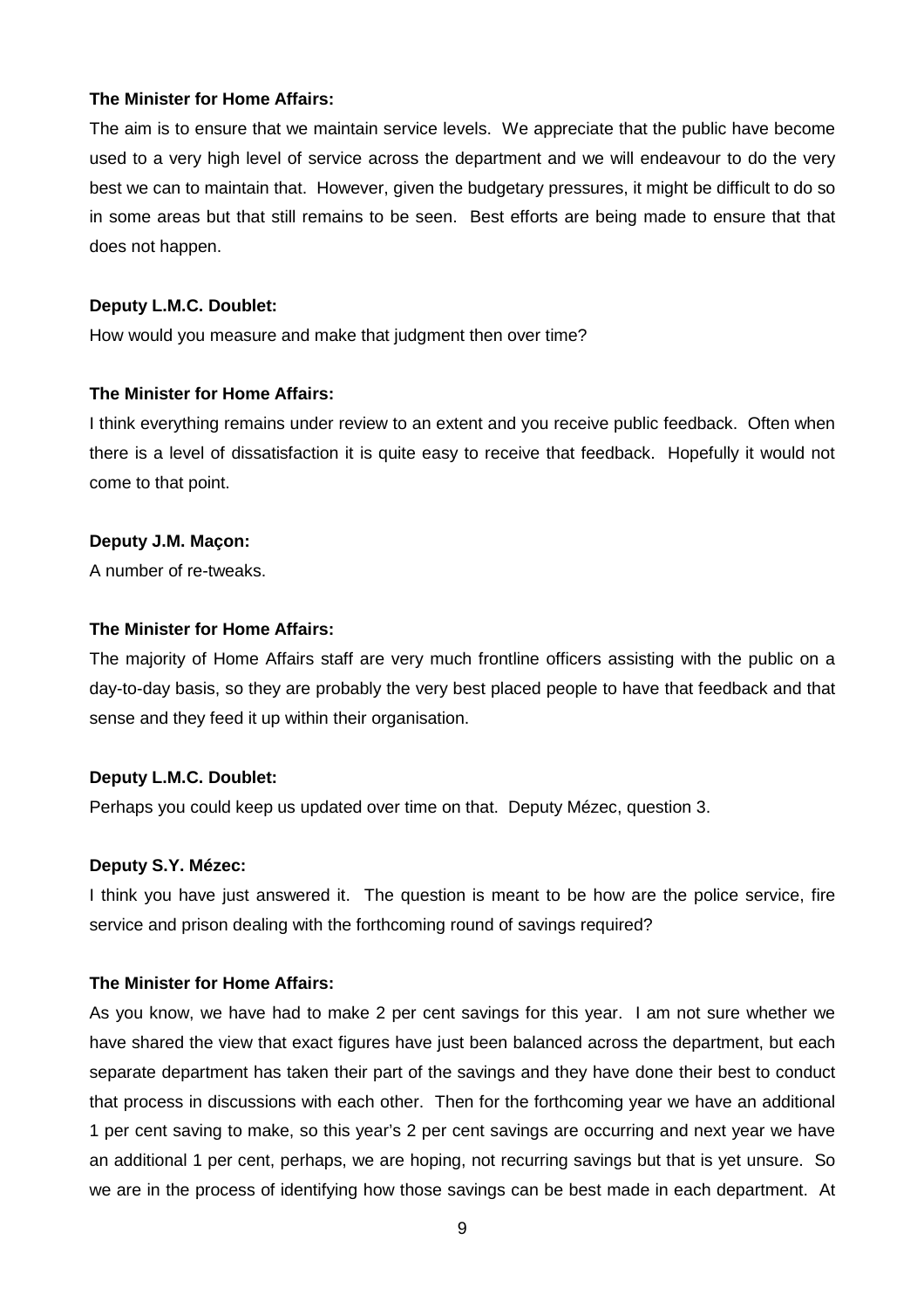the moment they have been imposed 1 per cent across the board. We were hoping that with some interdepartmental discussion and joint working we may be able to make that less of a burden in some departments where we feel there is particular budgetary pressure, but that is an incomplete process.

#### **Deputy L.M.C. Doublet:**

It is good to hear you have got that flexibility within the different sections of your department.

#### **The Minister for Home Affairs:**

Home Affairs has very much done that in the past and I think that we intend to continue to do that work in the future.

#### **Deputy S.Y. Mézec:**

Have there been any areas within the Home Affairs Department that have indicated that they in particular would struggle with that extra 1 per cent and are there any areas that have said: "Yes, we could probably cope with taking some extra on it"?

#### **The Minister for Home Affairs:**

I think the additional 1 per cent has been quite a struggle for us as a department as a whole. There are some areas where we feel that it would be more of a struggle, it is true.

#### **Deputy S.Y. Mézec:**

Could I ask what those areas are, if you can say?

#### **Chief Officer, Home and Constitutional Affairs:**

If you look at the Home Affairs range of services you will see that some of them have more options than others. So if you were to look at Customs and Immigration, part of their work is around revenue collection, part of it is around user pays services around passports and legalisation of documents, some of it is around border control. So, within their service they have quite a mixed economy of different sorts of services with different characteristics. If you were to contrast that with, say, the prison that is a very different situation. At the prison you need a minimum number of officers on an absolute shift pattern around minimum standards to make sure that you are running a safe and secure prison that is around officer safety as well as prisoner safety. So you can see that the prison has far fewer options on how to deal with reductions in public funding than, say, Customs and Immigration does. Out of the Home Affairs family, I would say that the prison probably has the biggest challenges out of all of the areas because it does not have the options that the other services have and it has very little discretion as well. Within, say, the policing area you can decide how much resource you are going to put into different sorts of investigations and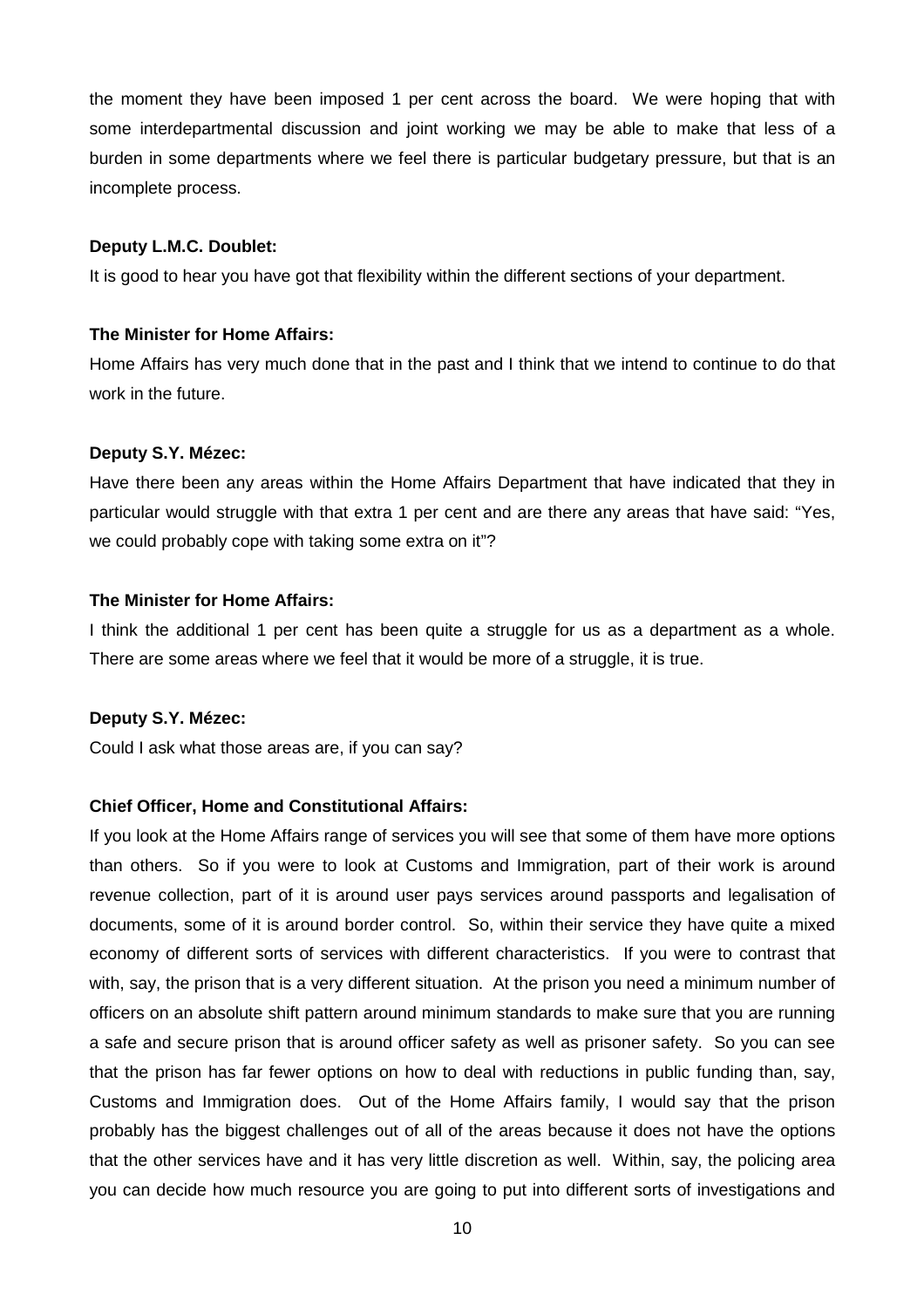where your priorities are. The prison receives their customers and it receives what the courts send them and it does not have any discretion either. You can see from all of that that the prison, for a whole range of reasons, has far fewer options.

#### **Deputy S.Y. Mézec:**

That neatly leads on to what I wanted to ask next, which was at the last hearing it was said that there were 2 posts at the prison which were not going to be replaced this year. You mentioned shifts there. With everyone who is left over then what impact, if any, has that had on overtime for the people who are still there now having to cope with the 2 posts having gone?

#### **Chief Officer, Home and Constitutional Affairs:**

The prison has a couple of different challenges. One is around vacancies and filling them and the other is around staff who are on long-term sick leave as a result of an injury in the workplace, which is a feature of a number of Home Affairs services because they are quite physical roles. Both of those can have an impact on the overtime expectation on other staff and I think we are seeing some of that at the prison at the moment. But it is as much around people who are within the headcount that are on long-term sick as it is around vacancies at the moment and I think if we can bring some of those officers back into the workplace then probably that would help more than the vacancy management at this time. That is really about how we manage people who are on long-term sick, who have got difficult injuries, before they are fully fit and how we can bring them back into the workplace over time through lighter duties before reintroducing them on to full duties. It is that area probably that has more impact than the vacancies, but you are right, that does then impact on overtime and the rest of the prison staff having to pick up those shifts and cover for their colleagues.

#### **Deputy S.Y. Mézec:**

Are they doing a good job, would you say, in terms of how they have been able to pick it up and match it in their shifts appropriately?

#### **Chief Officer, Home and Constitutional Affairs:**

My own view is the prison do a fantastic job to cope. The management of the prison has turned that prison around from where it was a few years ago and they have done an outstanding job. My professional view is they continue to do a really outstanding job of managing the budget pressures that they get given and the pressures that arise from the prison numbers. I am continually impressed with how they do that with the pressures that they come under.

#### **Deputy S.Y. Mézec:**

Around how many people are off at the moment because of injury or something like that?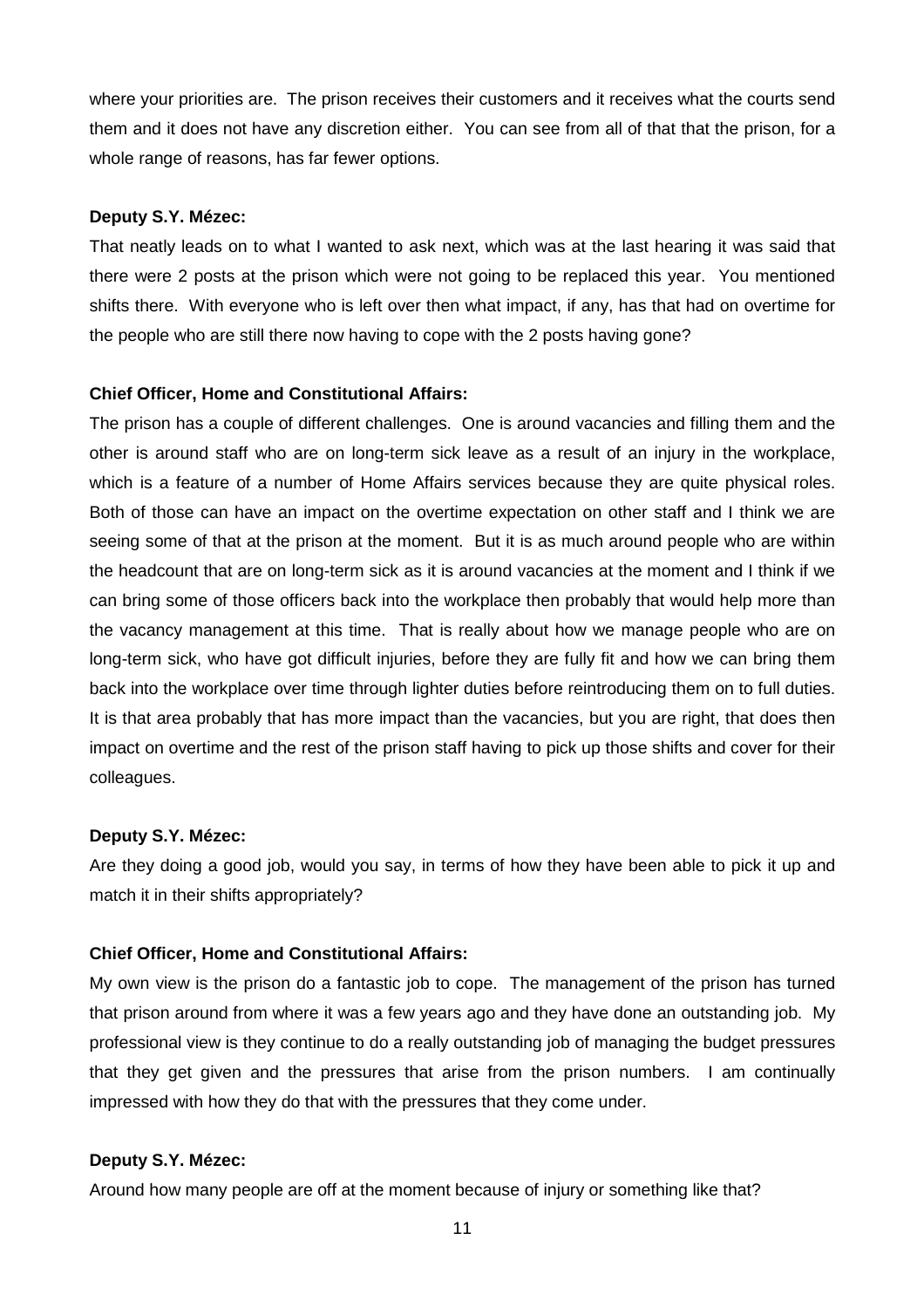#### **Chief Officer, Home and Constitutional Affairs:**

I am not sure. I have not got the exact figures in front of me.

#### **Deputy S.Y. Mézec:**

Could we get those if that is possible?

#### **Chief Officer, Home and Constitutional Affairs:**

Yes, absolutely.

#### **Deputy S.Y. Mézec:**

Thank you. It is now a similar question but in relation to the police now. I think it was said that 7.5 posts were vacant, whatever that means. In that context, how does affect it then and I should probably ask to bring in the dimension of people who are off because of injury or sickness?

#### **The Minister for Home Affairs:**

I do not have the injury-sickness figures to hand.

#### **Deputy S.Y. Mézec:**

Again, if we can have it for those as well and probably the fire service as well, while we are at it.

#### **The Minister for Home Affairs:**

Yes. The police have to manage their vacancies and obviously move people from department to department within the force if any vacancy imposes a particular pressure on a particular department. That is one of the reasons why the internal review is being conducted to make sure that people are best directed into the areas that most need the support from officers.

#### **Deputy J.M. Maçon:**

I wonder if you can just remind us, Minister, what is the absolute minimum number of uniformed police officers that we should have on this Island?

#### **The Minister for Home Affairs:**

That is a very interesting question that we have discussed recently and it is not one that we have an exact figure for. It is something we are very much aware of because in these efforts that we have to go to to ensure that we are providing best value for money, ensuring that we have enough officers who would be deployable in time of an emergency is very much at the forefront. Perhaps it not so much so with the police but in some areas you could look at certain parts of a service and think we could potentially outsource that or organise it in a different way, but then if in doing that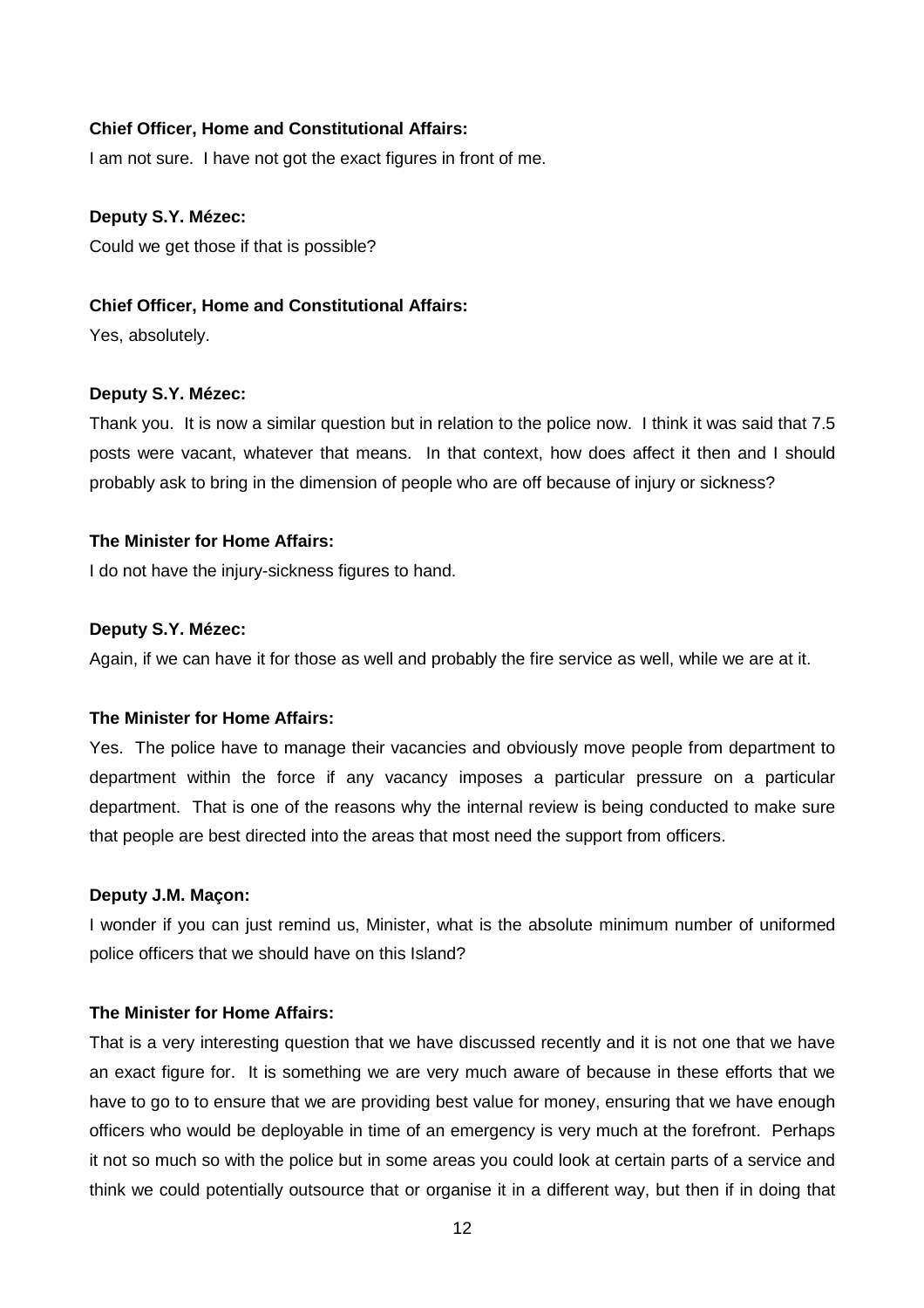those officers fall out of the service they would not be deployable in terms of a critical emergency. Take the Gas Place fire, for example. That was an incident that put great pressure on our police force and fire and honorary police force and ambulance simultaneously for a sustained period of time.

## [15:30]

We have to make sure that we have the people who are able to come to the aid of the public in those times because we have not got the benefit of calling upon the next county, or département if we were in France, in those situations.

## **Deputy L.M.C. Doublet:**

Thank you. Question 4 then: what progress has been made with the Young Persons Placement Regulations, please?

## **The Minister for Home Affairs:**

That is in law drafting at the moment. The instructions have been prepared and we are waiting for feedback.

## **Deputy S.Y. Mézec:**

How long do you think that will take?

## **The Minister for Home Affairs:**

The deadline is this Monday evening so that, I presume, will be then processed and move on to the next stage.

#### **Deputy S.Y. Mézec:**

So someone will be busy over the weekend.

#### **The Minister for Home Affairs:**

Hopefully next week.

## **Chief Officer, Home and Constitutional Affairs:**

Then it will just depend upon the priorities within the Law Draftsman's Department to how quickly they can get to them and get them drafted and then we can get them lodged.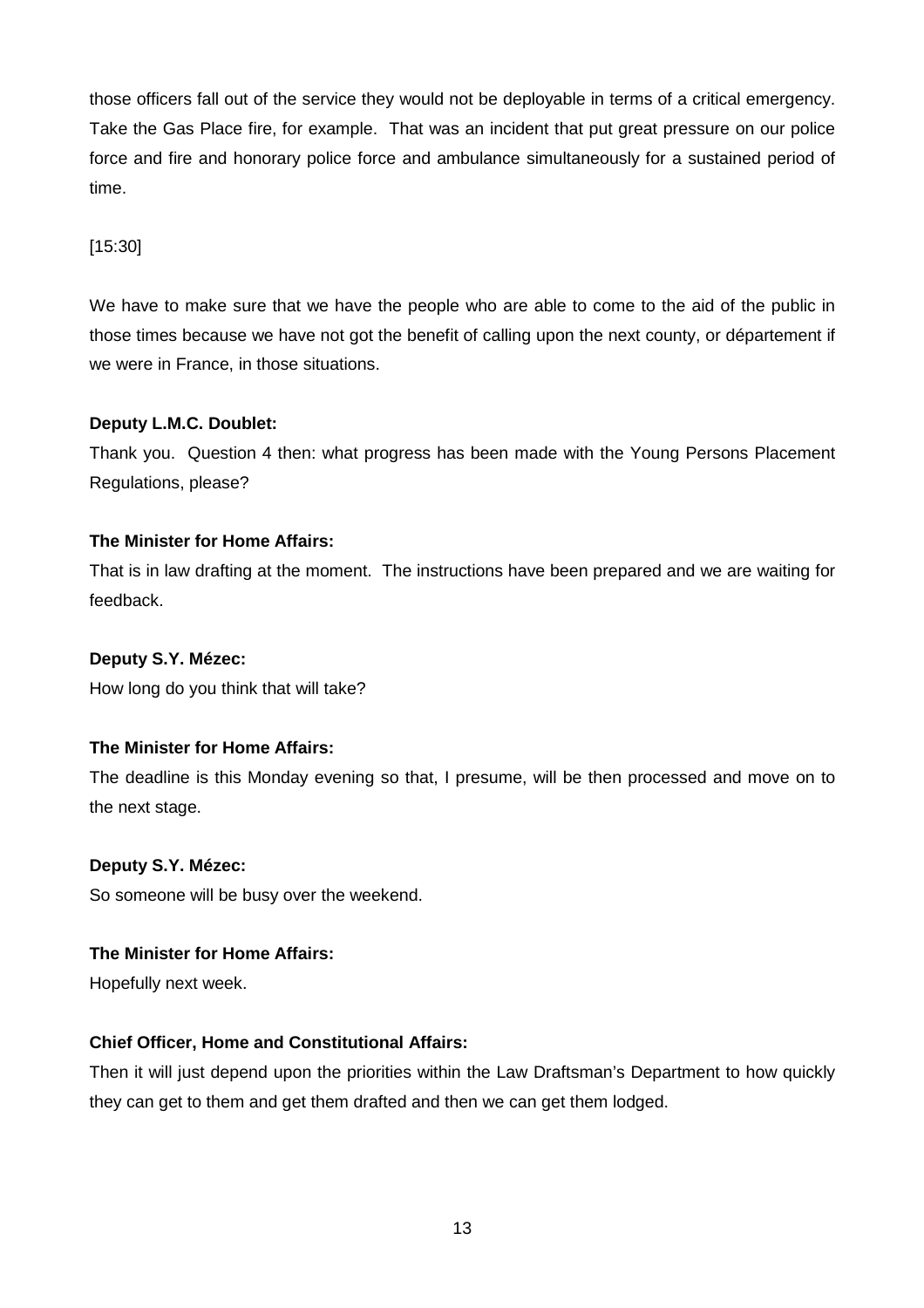#### **Deputy J.M. Maçon:**

Just a general question to the Minister: we noted on page 11 of the business plan, looking at all the law drafting instructions that are due to go into the Law Draftsman's Department, just one question is when considering the whole timeline for this thing has scrutiny been factored in?

#### **The Minister for Home Affairs:**

We always think of scrutiny and we will be very happy to work with you so that if there is something that you wish to scrutinise at a given time then we can arrange for that to be done.

#### **Deputy J.M. Maçon:**

Then to help the panel in its work programme, I wonder if, while you have got a very useful table on page 11 of the business plan saying when the drafting instructions are due, perhaps we could have a table back looking at when things are due to be submitted to the Assembly or before that, just so that we can better align our work programme.

#### **The Minister for Home Affairs:**

Would that not depend upon whether you wanted to call them in for scrutiny?

#### **Deputy J.M. Maçon:**

Again, we need to know what is coming.

#### **The Minister for Home Affairs:**

In what order, yes. We are going to have some sort of prioritisation process implemented, so once we have worked that out we might be able to discuss that.

#### **Deputy J.M. Maçon:**

It would be useful if the panel could have that information. Thank you.

#### **Deputy S.Y. Mézec:**

At the last quarterly hearing you mentioned that a ministerial decision was about to be made relating to the European Convention on Cybercrime. Could I ask what the position is with that at the moment?

#### **The Minister for Home Affairs:**

Yes. That ministerial decision was signed on 28th April and I think you have received the law drafting instructions, have you? No?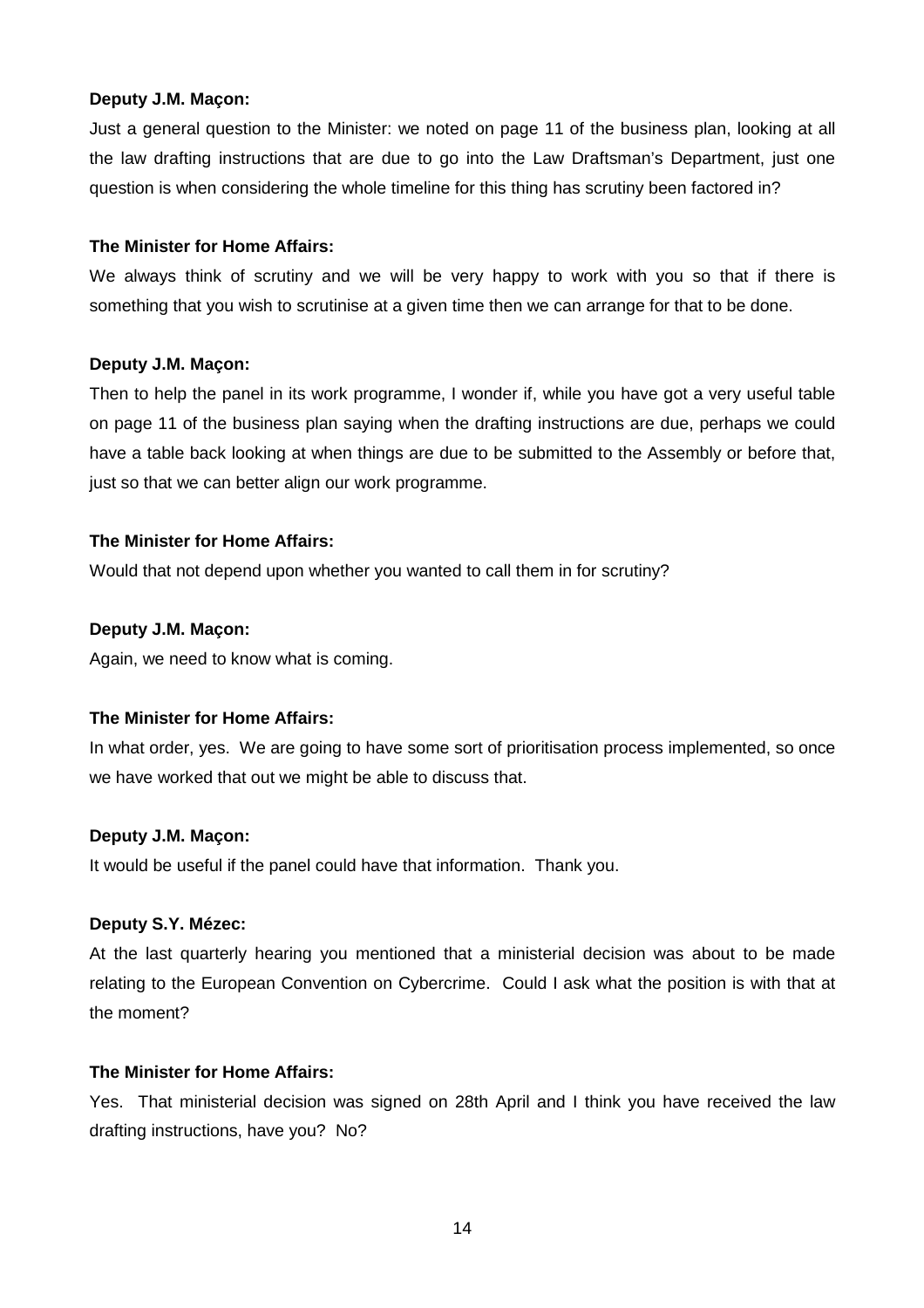## **Scrutiny Officer:**

No, I do not recall seeing those at all.

#### **The Minister for Home Affairs:**

Well, I think you can have a copy of our law drafting instructions. The first draft has been prepared. As yet I have not seen it, so I am waiting on that myself.

## **Chief Officer, Home and Constitutional Affairs:**

The law drafting instructions probably went with the ministerial decision so we can send you across the link and you can look at those. That is absolutely fine.

#### **Deputy S.Y. Mézec:**

When we see that we can have supplementaries. Given what I have just asked, I think it makes sense then to go to question 10 now, which is: what is the position in relation to the amendments to the Regulation of Investigatory Powers (Jersey) Law which you mentioned last time was something to look forward to?

#### **The Minister for Home Affairs:**

Those law drafting instructions have also been signed off. They were signed off on the same day as the cybercrime, and so again they are in the law drafting process and will come back.

#### **Deputy L.M.C. Doublet:**

Should we add for the record at this point that this relates to missing persons, just for anybody who is reading this?

#### **The Minister for Home Affairs:**

Yes.

#### **Deputy L.M.C. Doublet:**

What is the progress on amendments allowing police to prevent the perpetrators of domestic violence from returning to the home within 28 days of the act?

#### **The Minister for Home Affairs:**

That we received some publicity for a while ago and that work remains ongoing. It will be part of a cross-departmental policy group. We have set up a group called Violence Against Women and Girls Group. The essential aim is to ensure ... to look across the laws that we have in place and any gaps that we might have in legislation that prevent us from signing up to the Istanbul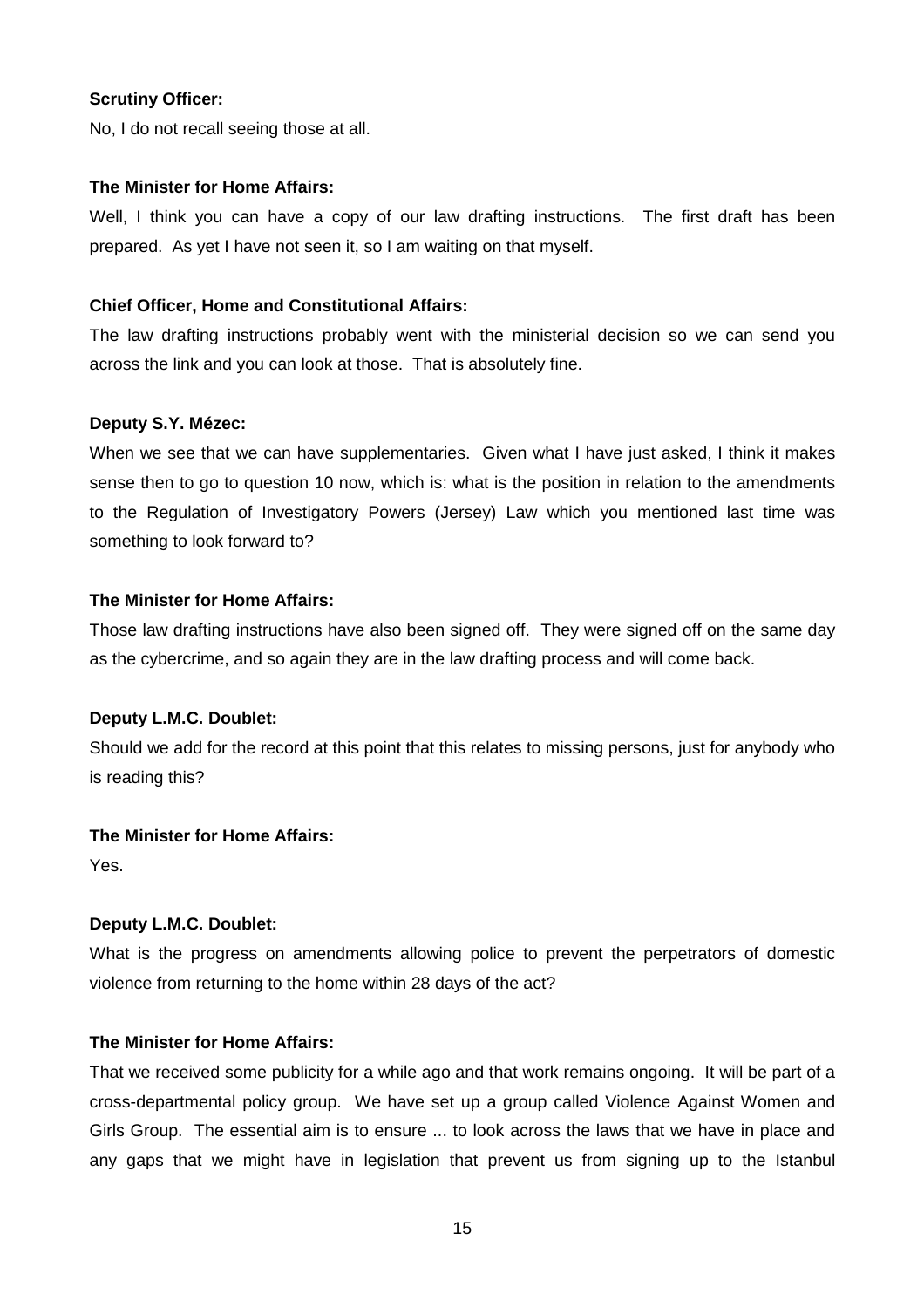Convention which is preventing and combating violence against women. So that work continues to progress.

## **Deputy L.M.C. Doublet:**

Can I ask who is on the cross-departmental policy group for that strategy?

## **The Minister for Home Affairs:**

There is the Building a Safer Society officer that ... you might be able to help me.

## **Chief Officer, Home and Constitutional Affairs:**

I was sitting here thinking, Minister, because I do not think I have been to one of those meetings, but it will be police, with people from the Home Affairs executive, combined with people from social policy.

## **The Minister for Home Affairs:**

Yes, and Law Officers.

## **Chief Officer, Home and Constitutional Affairs:**

So I think it is police, Law Officers' Department, Home Affairs executive and social policy people from the Chief Minister's Department.

#### **Deputy L.M.C. Doublet:**

Right, okay.

#### **Deputy J.M. Maçon:**

Minister, on that section when that is being formulated are you going to invite other States Members, in particular those who have a key interest in this area, to contribute?

#### **The Minister for Home Affairs:**

I think some sort of consultation would be very interesting and useful to the process.

**Deputy J.M. Maçon:** Do you seek to undertake that?

## **The Minister for Home Affairs:**

Yes.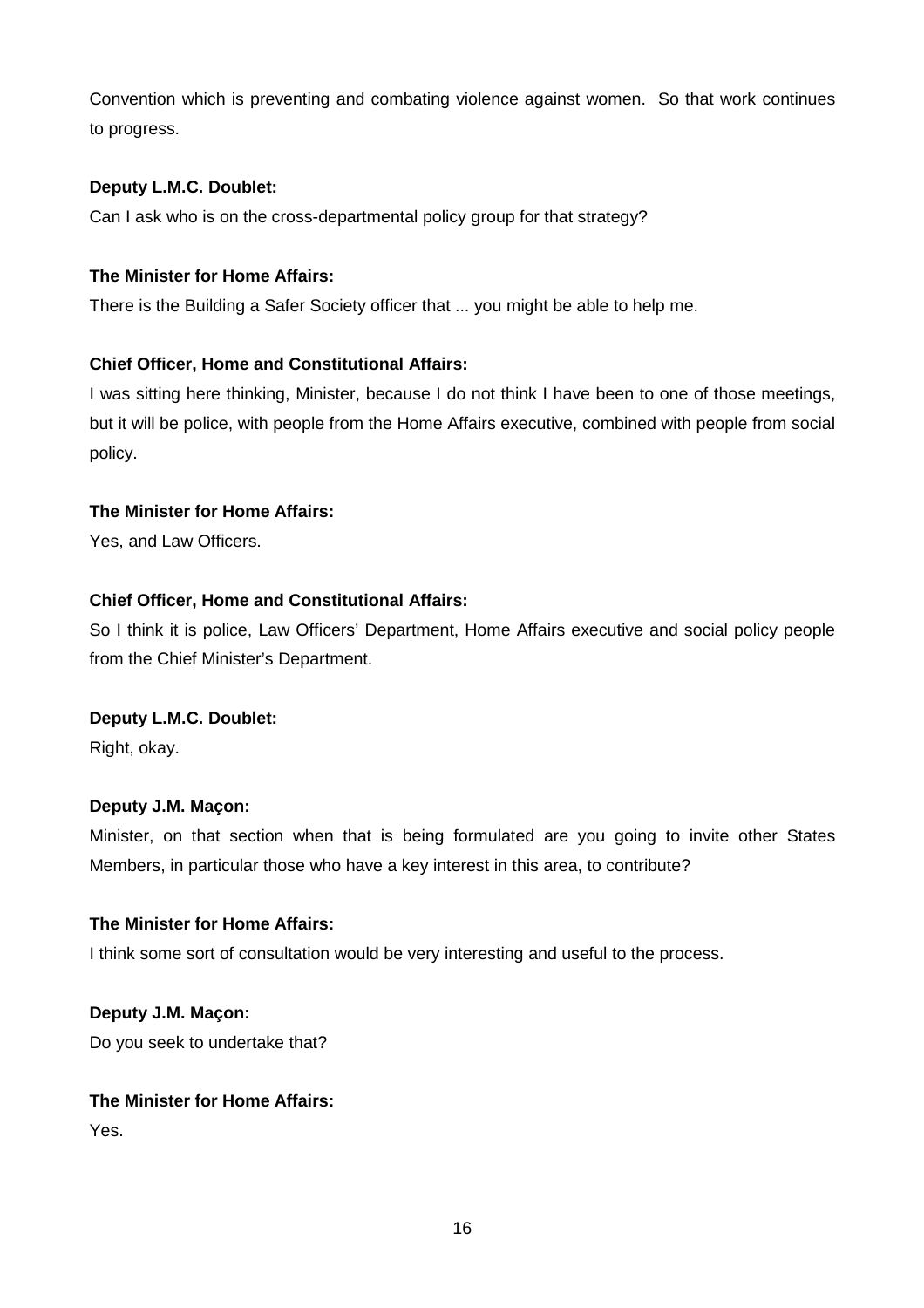#### **Deputy J.M. Maçon:**

Thank you.

## **Deputy L.M.C. Doublet:**

My next question was going to be do you have the timescale, which we asked for at the last public hearing and you said you might have one for us on the strategy on what is happening and when, on your strategy for ending violence against women and girls?

## **The Minister for Home Affairs:**

I think that there is ... yes, sorry, by the end of 2016 we hope to be able to sign the Istanbul Convention and so that is very much our endpoint and we are working towards it. I know they are meeting regularly, the group.

## **Deputy L.M.C. Doublet:**

Could we possibly have a timescale broken down between now and the end of 2016 of what that group is doing?

## **Chief Officer, Home and Constitutional Affairs:**

I think that the group have a little bit more work to do before they can understand everything that we need to do to implement. The group are taking the Istanbul Convention as a kind of good framework because that covers most of what people in the Island have been asking for. So they are currently working with Law Officers going through each element of the convention. That process I would hope they would finish this side of the summer, so hopefully either in advance of our next quarterly hearing or around then. I would hope that they would have worked through all the elements of the Istanbul Convention and have an idea of what it is that we need to do by way of it. So I do not think they have got it yet, with the Law Officers. I do not think that has quite been worked through as yet, but hopefully by our next quarterly hearing, fingers crossed, that should all be done. That then will tell us where we need to do legislative changes, where we just need to implement things administratively. We should have a much clearer idea hopefully by the next time we meet.

## **Deputy L.M.C. Doublet:**

By the next quarterly public hearing you will have a date for when you will be consulting about this?

#### **Chief Officer, Home and Constitutional Affairs:**

Yes, I would have thought so because then that will tell us what changes we need to make and perhaps which elements of our legal and regulatory system need to be adjusted and then ... so it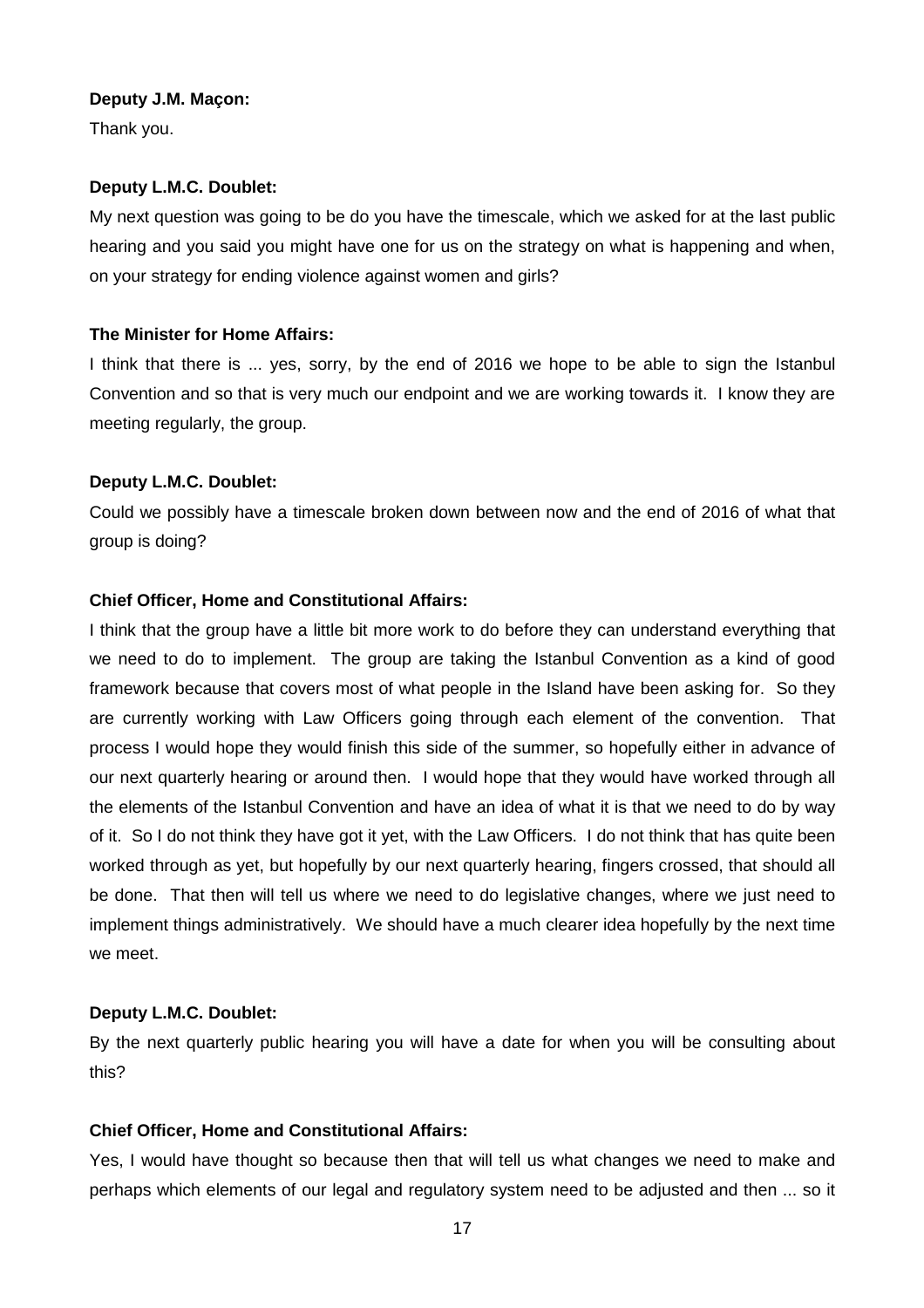might be more a case of the individual elements are being consulted on as they are changed rather than the convention as a whole, but even so it should be much clearer by then and we should be able to share with the panel what all of the elements are.

#### **Deputy L.M.C. Doublet:**

So we will ask again at the next hearing. That is fine. As it is related, I will just jump down to number 11, unless anyone wants to specifically ask anything under question 6 before I go on. What has the progress on the introduction of Clare's Law been?

## **The Minister for Home Affairs:**

As you know, it was introduced in April of last year. I am just trying to find the figures for the number. There have been a small number of requests for disclosure.

## **Deputy J.M. Maçon:**

Remind me, Clare's Law is about where you ask for a partner's previous convictions for domestic violence?

## **The Minister for Home Affairs:**

That is right. It is the right to ask and the right to know, so, yes. That can happen in 2 ways. If a perpetrator is particularly known to the authorities then there is a process in place for approaching, delicately, somebody so that they are informed, I believe.

## **Deputy L.M.C. Doublet:**

So the public do not have to come to you?

## **The Minister for Home Affairs:**

Which is part of the right to know. There have been a small number of requests. I cannot give you the exact figure at the moment, I am afraid, but it is something that is advertised through the police disclosure scheme.

#### **Deputy L.M.C. Doublet:**

Do you feel there has been enough advertising and do you feel the public awareness is there about the law?

#### **The Minister for Home Affairs:**

I think it is quite hard to say. It is perhaps a delicate subject and obviously those officers who are best placed to direct people, particularly those who are involved with the multiagency risk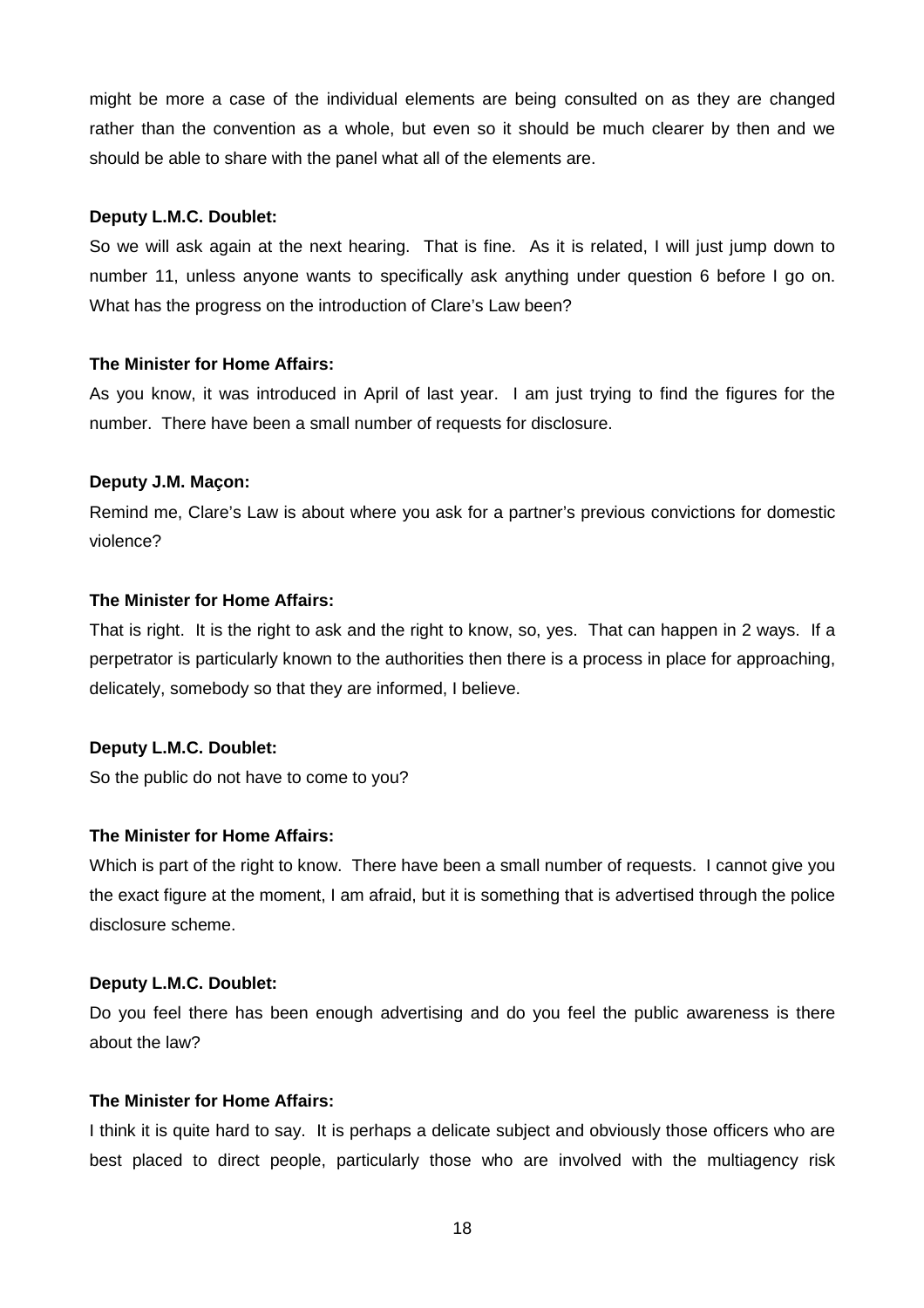assessment centre, are well versed and able to deal with it. As a whole generally, I think there has been quite a bit of media awareness nationally and I would hope that that would filter through here.

## **Deputy L.M.C. Doublet:**

Given that domestic violence affects all demographics, do you feel that there is perhaps more you can do to reach some of those sections of society that are not in contact with your department frequently?

## **The Minister for Home Affairs:**

There was an awareness week at the end of last year, I believe, and the police produced a number of leaflets. I might even have one in my handbag, but they did produce them in 4 different languages, in English, Portuguese, Polish and Thai. So it is very much part of their work that they intend to reach across all sections of society and I think there were some posters up in really significant places.

## **Deputy L.M.C. Doublet:**

Do you have a process in place by which you can measure whether you are reaching out to people?

## **The Minister for Home Affairs:**

It is very hard to tell, is it not? The numbers have increased and so the hope is that the reason for the increase in number is that people feel more able to come forward and report crimes of sexual violence or domestic abuse.

## **Assistant Minister for Home Affairs:**

I think that when we visited the women's refuge we were told that someone went to them - I think it was the women's refuge told us that - because they had seen a notice on the back of a toilet door. It is difficult to get women to come forward, as we know, but in public toilets the notices were on the back of the doors and somebody went forward to the refuge because she had seen something in her own language.

#### **Deputy L.M.C. Doublet:**

Specifically about Clare's Law or just about domestic violence?

#### **Assistant Minister for Home Affairs:**

Sorry, I am talking about domestic violence now.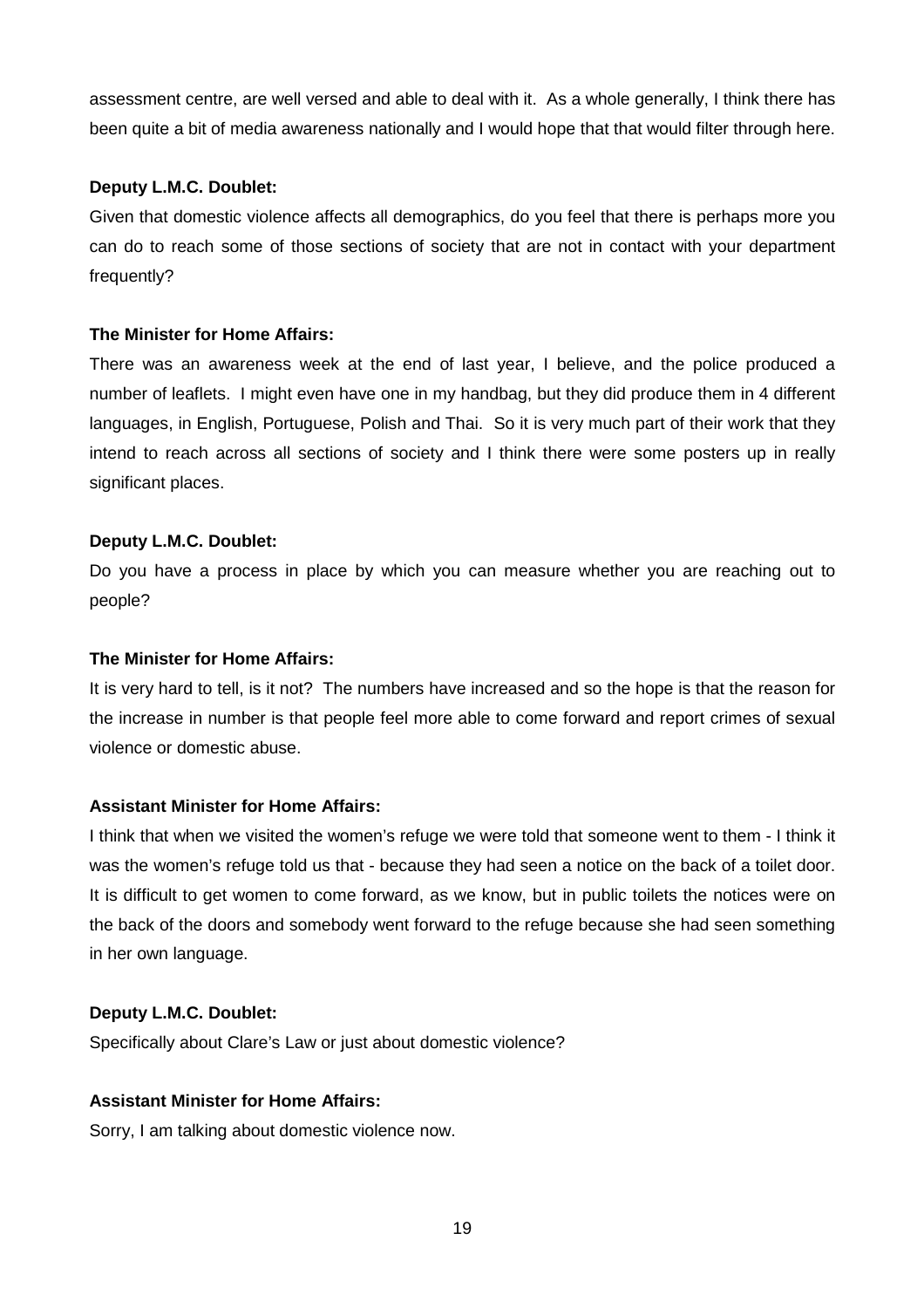Yes, because I do not think it had anything about the actual Clare's Law on it. It is very good.

## **The Minister for Home Affairs:**

Clare's Law. No, it does not but part of the Violence Against Women and Girls Group, an intention is that perhaps next year, once we have developed a strategy across the whole area then rather than selecting different topics at particular times throughout the year, we might have a broader emphasis.

## **Deputy L.M.C. Doublet:**

Great. So there might be visibility for Clare's Law as a part of this new strategy?

#### **The Minister for Home Affairs:**

Yes.

## **Deputy L.M.C. Doublet:**

Thank you. That is brilliant. Thank you.

#### **Deputy J.M. Maçon:**

How is the Minister dealing with the intergovernmental agreement pressures to have a full strength Jersey field squadron against the budget restraints imposed?

## **The Minister for Home Affairs:**

We accept and respect the intergovernmental agreement that was created some time ago.

[15:45]

I think we mentioned in the last hearing that the squadron has recently been conducting recruitment campaigns and that seems to have been quite successful. Currently it amounts to 60 per cent of their reserve strength and following the recruitment they have got 19 new recruits in the process of joining. That is a very positive thing and 12 of those are based in Jersey. As I think we discussed last time, they have reached out into Guernsey as well, so there are 7 new recruits in Guernsey.

## **Deputy J.M. Maçon:**

What is the attrition rate? By that I mean people leaving.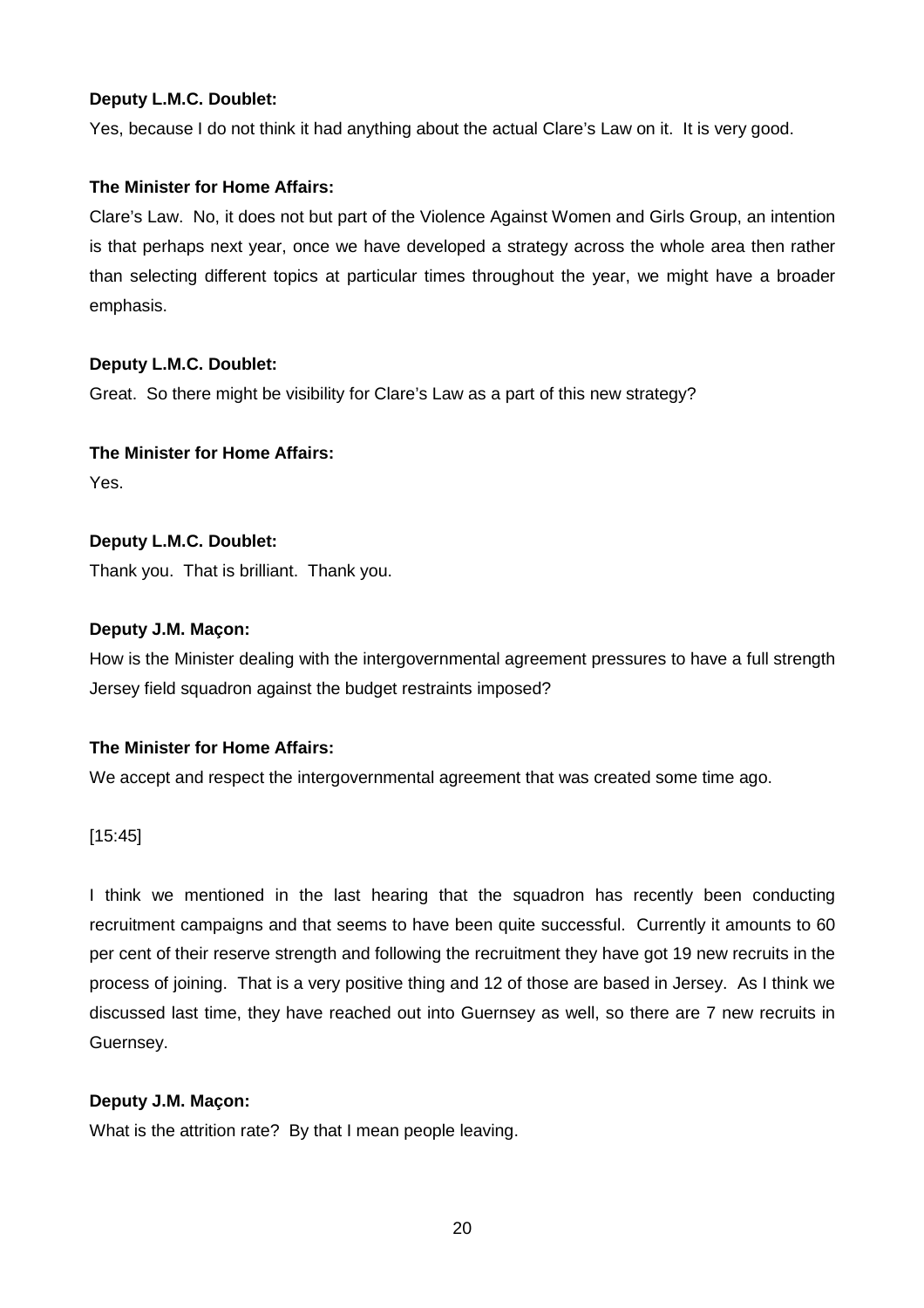## **The Minister for Home Affairs:**

That is not a figure that we have been provided with. I think they seem to be a very happy and loyal group, enjoying, so I am not aware of a great number of departures.

#### **Deputy J.M. Maçon:**

It would not be an area that would cause you concern, Minister?

#### **The Minister for Home Affairs:**

No, it would not. I am very pleased to see the squadron coming up to strength.

#### **Deputy J.M. Maçon:**

What number of individuals need to be part of the organisation to meet the level of agreement?

#### **The Minister for Home Affairs:**

The aim is 77.

#### **Deputy J.M. Maçon:**

Where are we now?

#### **The Minister for Home Affairs:**

We are 60 per cent with 19 joining. So that is 42 at 60 per cent and then we have got 19 joining, so that would take us to almost 60.

#### **Deputy J.M. Maçon:**

So it is still a little bit under then?

## **The Minister for Home Affairs:**

Yes, but we are doing pretty well, I think.

#### **Deputy J.M. Maçon:**

Moving on to our next question, which is question 8: what is the progression, Minister, with on the spot fines in Jersey?

#### **The Minister for Home Affairs:**

Right, well, still in the early stages. In order to progress, we are very mindful of the fact that conversations need to be had with not only ourselves but the Comité des Connétables, because we do not just have one police force in Jersey, we have 13. I think there are differing opinions at the moment about whether it would be a good thing or not and so we would be keen to enter into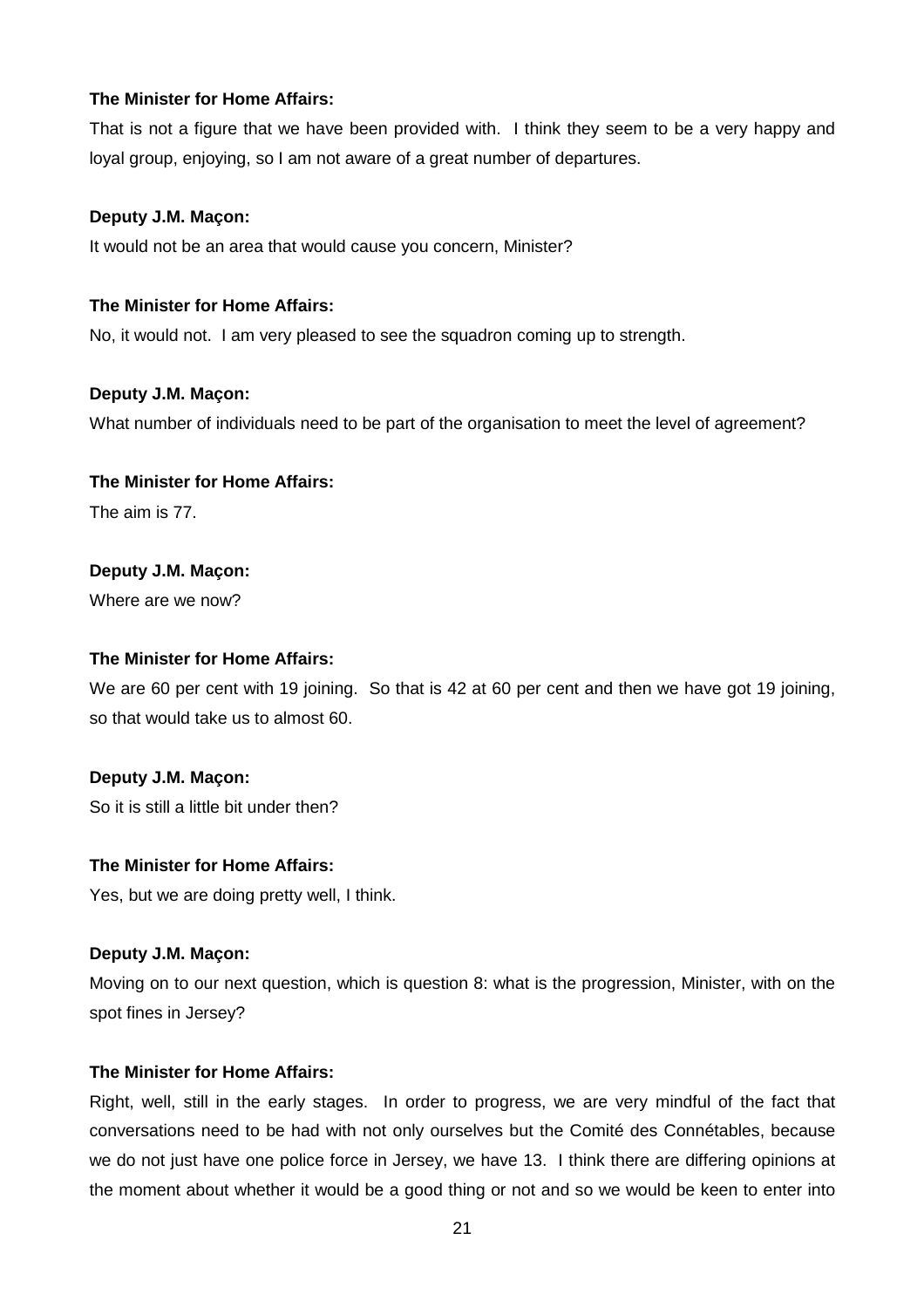those discussions. I think the really important message in that area is that if we were to go down the route of imposing on the spot fines we would have to be very mindful about how the parish hall inquiry system fits into that. It would not be desirable to see any evasion of the parish hall inquiry system because it is a quite positive and well respected part of our criminal justice process.

#### **Deputy J.M. Maçon:**

Would an in-principle debate in the States Assembly assist in ironing out some of those decisions for you?

#### **The Minister for Home Affairs:**

I do not think we have quite got that far down the road. I think it would be helpful if in the first instance we speak to the Comité des Connétables. We have been looking at the introduction of mobile data devices to help speed up the process of police witness taking and also that would obviously help if we were to go down the route of having on the spot fines.

#### **Deputy J.M. Maçon:**

Assistant Minister, is there anything you would like to add on the subject?

#### **Assistant Minister for Home Affairs:**

I think the point that the Minister made about the impact upon the parish hall inquiry system needs to be addressed because that is one of the strengths of our criminal justice system, and just having some informal conversations with Centeniers and in particular some of the Chefs. There has not been consultation or discussion about this yet so what they have heard is giving them cause for concern really because they have got no idea about the impact on the parish hall inquiry system but they see it as having one, without having all the information that they need to make a decision. So there is more consultation, as the Minister said, with the Comité. So we will start with the Comité des Connétables who have responsibility for the effective and efficient policing of the honorary police but it is the Chefs who have responsibility for the operational side of things and they would very much need to be on board if we were going to progress this. That is my personal opinion on that.

#### **Deputy J.M. Maçon:**

Then just simply for the record and for an update about the printing of passports in the U.K. (United Kingdom), how is the system going and being received?

#### **Assistant Minister for Home Affairs:**

It went live on 5th March and the Director of Customs with responsibility for passports has told us that they are very pleased with it. It has gone very well, the handover and the change, but I think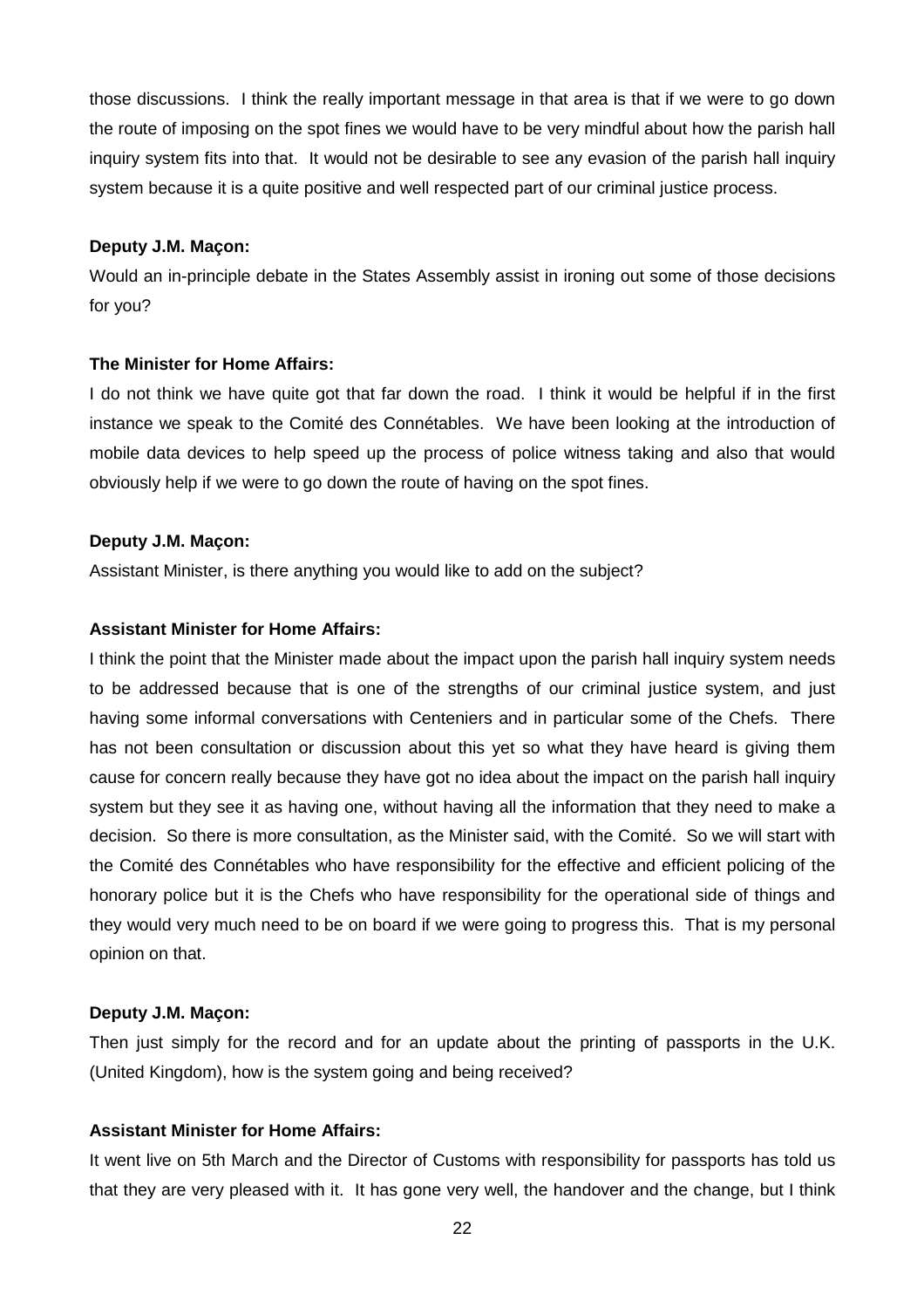that went well because of all the work that had gone on behind the scenes between our Customs service, and particularly the section that deals with passports, and Her Majesty's Passport Office. So 5th March it went live. They are very pleased with how it has gone. They have told me that they are providing passports better than the targets that they had set themselves. I can give you a little bit of information about it. The target was that after it had been processed in Jersey, under the new arrangements the passport would be issued within the U.K. within 8 working days. Since 5th March 765 passports have been issued where an express fee has been paid but in all cases, as I say, the passport has been received within the 8-day target, which was one of the agreed standards.

#### **Deputy J.M. Maçon:**

Sorry, is that within 8 days for an express passport or is that 8 days turnaround?

#### **Assistant Minister for Home Affairs:**

That is the express. We spoke last time about emergency passports, which are issued over here because the memorandum of understanding allowed Jersey to be able to issue those emergency passports, and 10 have been introduced or have been issued since 5th March. So I would say, yes, it is going well. Customs over here are pleased with it. What they have told us though is that looking ahead - it has taken them some time to get to this stage - there is the possibility under the eGov system of potentially applying online for passports. We are nowhere near the stage of being able to do that yet because there are all sorts of security issues with that, but it is certainly being looked at with J.C.I.S. (Jersey Customs and Immigration Service) working with the States eGov team. So, very positive.

#### **Deputy L.M.C. Doublet:**

I think we have nearly come to the end. I just wanted to squeeze in a couple of questions that have occurred to me since we sent you these. At the previous hearing, and also I believe I have questioned you in the States, or I questioned the Minister for Education, on your departments working together and educating children in schools around issues of consent related to sexual assault, and I was wondering if you have had that conversation yet?

## **The Minister for Home Affairs:**

I have indeed, yes. Prison! Me! No Way!!! conducts a module, for want of a better phrase, on that, so it is already something that is being taken out into schools as a topic of conversation.

#### **Deputy L.M.C. Doublet:**

It deals with consent specifically?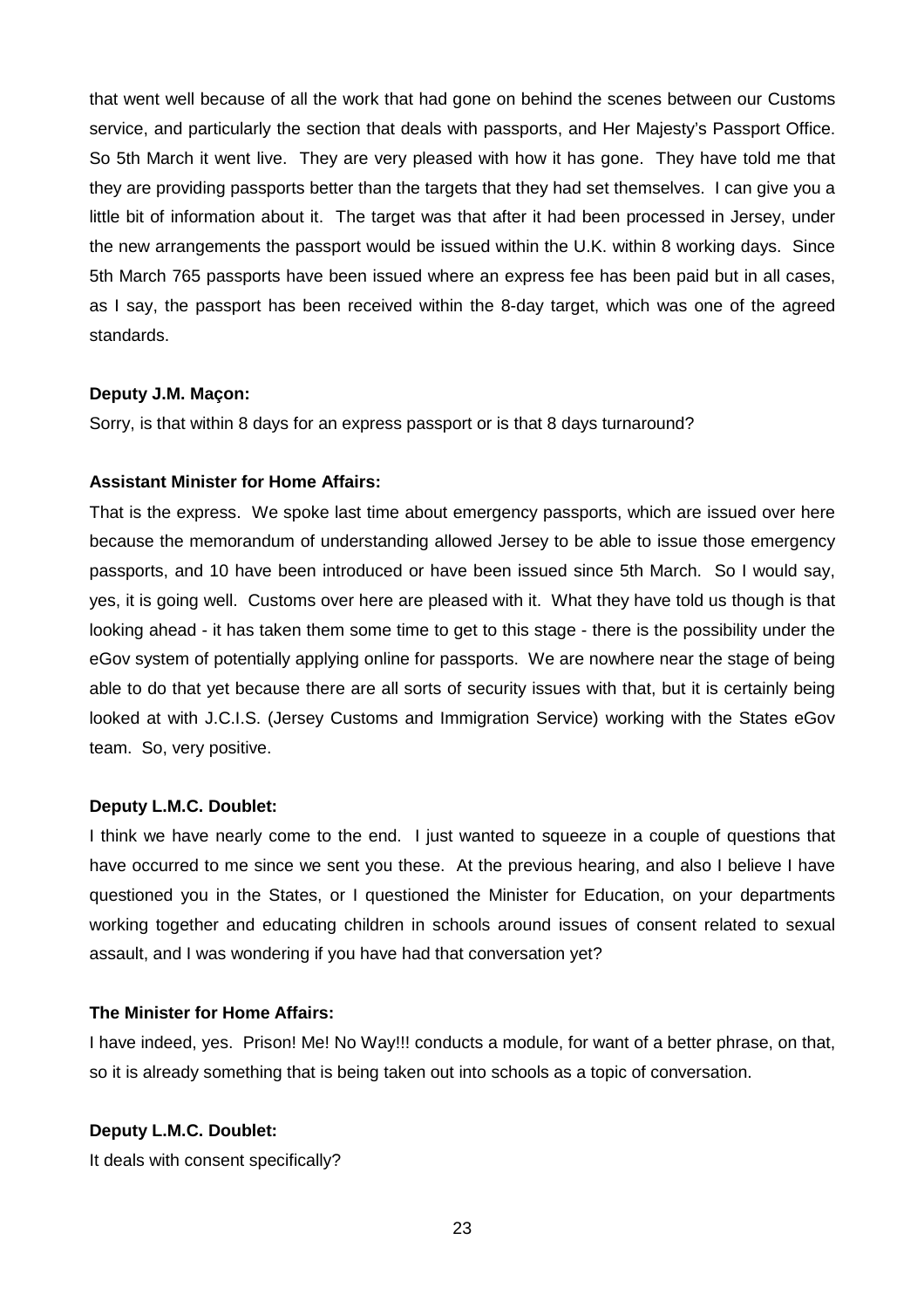## **The Minister for Home Affairs:**

Yes. It is part of the Ask. Listen. Respect campaign and I think they have a piece of work around that.

## **Deputy L.M.C. Doublet:**

Would it be possible for the panel to go and see that? Is that something we could do?

## **The Minister for Home Affairs:**

To observe Prison! Me! No Way!!!? I am sure that that could be organised, yes.

## **Deputy S.Y. Mézec:**

I remember attending one as a schoolchild. In fairness, it was terrifying.

## **The Minister for Home Affairs:**

They are very impactful. I remember going to see one.

## **Assistant Minister for Home Affairs:**

It has kept you on the straight and narrow then.

## **Deputy S.Y. Mézec:**

Well, I am a States Member so ...

#### **Deputy L.M.C. Doublet:**

Is Prison! Me! No Way!!! continuing and what is it looking like?

#### **The Minister for Home Affairs:**

Yes, very much. They are celebrating their 10th anniversary next week, I do believe, which is a great milestone. They continue to evolve and adapt the various strands of work that they take into schools so that it is always fresh and they are a very dedicated group behind it.

#### **Deputy L.M.C. Doublet:**

It would be great if we could have some dates to possibly go and see, just to help us form our thinking on that.

#### **Chief Officer, Home and Constitutional Affairs:**

Yes. We have got the Prison! Me! No Way!!! team in touch so we will get that sorted.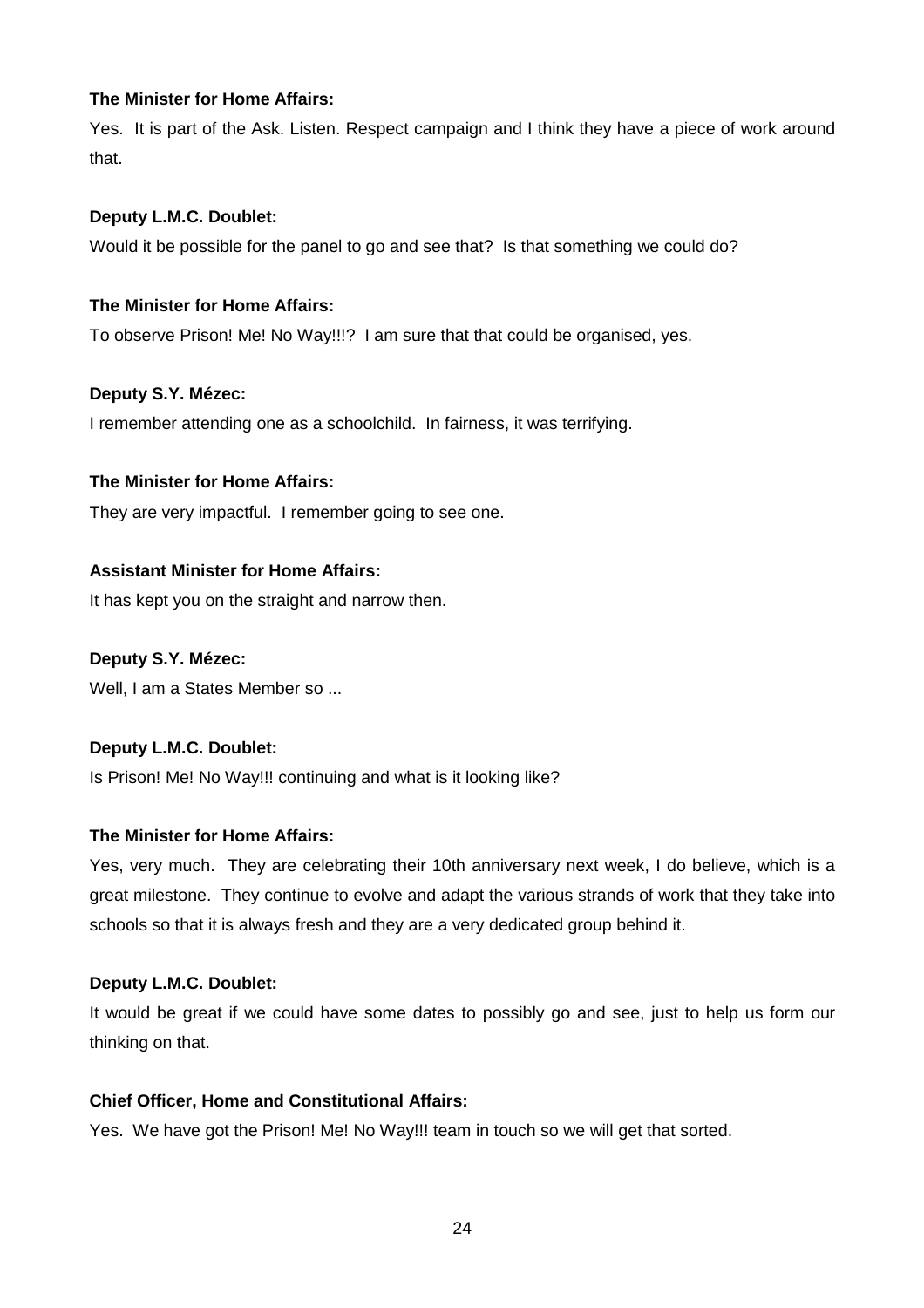Thank you very much. Deputies, would you like to ask anything else before we finish?

#### **Deputy J.M. Maçon:**

Yes, one final question from me is just looking at the disciplinary process out for the Chief of Police and the legislation that goes around that, just to ask how it is progressing and where are we with that?

#### **Deputy L.M.C. Doublet:**

We touched on it at the last hearing.

#### **Chief Officer, Home and Constitutional Affairs:**

The initial draft of the law is being prepared. We have discovered that the U.K. law on this matter is considerably more complicated than we anticipated and so we are probably going to have to find our own path through that within Jersey law in a way which is simpler than the U.K. legislative and regulatory setup. I am meeting with the police a week today, next Friday, to go through queries which the Law Draftsman has raised to do with which way we want to resolve some of the complexities within Jersey law. Once those are resolved then the law drafting process can continue and there are a number of regulations being drafted under the Jersey Police Law, some of which are ready, some of which are still under development, like this one. So there is one to do with the disciplinary provisions for the Chief and the Deputy Chief, which will probably also require some fresh law drafting instructions to do the disciplinary code as well. Then that is associated with some changes to the regulations around general performance and discipline provisions that apply to the police where we have found a number of areas there that need updating and so we are going to do those at the same time. Once we have done all of them, because they are a package, then we will be ready to present those for consideration. So I do not think it is going to be a really quick piece of work, because it is quite complicated because of the interactions between the various regulations, but it will be ongoing. We will be happy to update at the next hearing although I would be surprised if we are in a position to be launching them by then. It think it will be a little bit longer than that.

#### **Deputy J.M. Maçon:**

It sounds like quite a significant piece of work.

#### **Chief Officer, Home and Constitutional Affairs:**

It is kind of complicated. Yes, it is, but we are working our way through it and we will end up, I think, with a law which is clearer and simpler and more straight forward than the equivalent provisions in the U.K.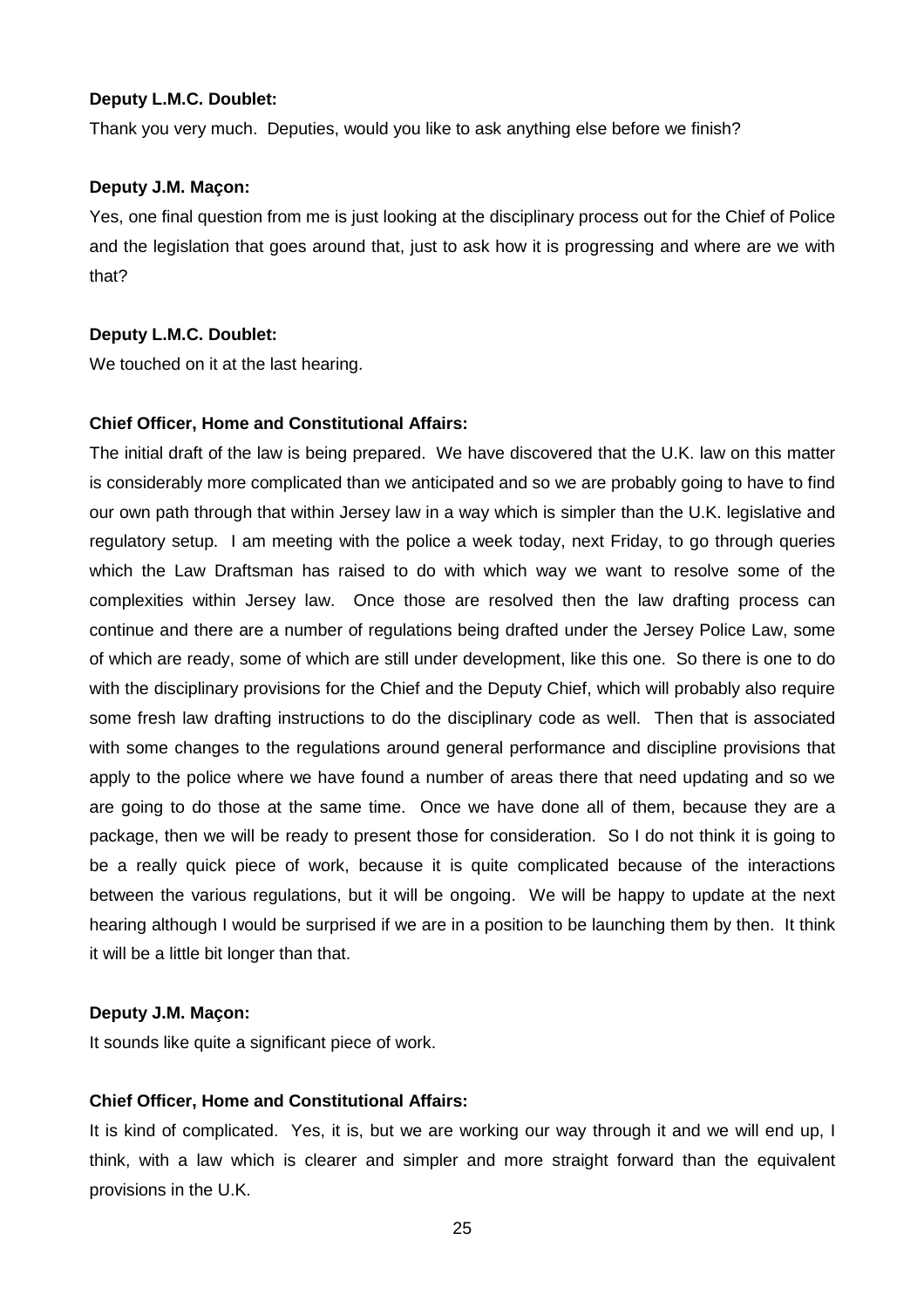Good. Deputy Mézec, anything else?

#### **Deputy S.Y. Mézec:**

Could I just reiterate that it would be nice to see the figures on how many people are off because of injuries incurred across the different services; if that could be sent to us at some point?

#### **Chief Officer, Home and Constitutional Affairs:**

We absolutely have available figures on both short-term and long-term sick by service and we will happily share those with you. What they will show is that for most of the services it is kind of average or less than the average. It will show that the fire service did have a relatively high figure but that the Fire Chief has brought that down, been able to bring that down. Then you will see from the figures that the area where long-term sick remains an issue is with the prison service. The prison managers have worked very hard to follow the policy and really their ability to deal with the issue sympathetically and within scope is around the H.R. (human resources) policy. So they are doing a very good job of managing within the current H.R. policy with the limits they have got. You will see that the figures show that at the prison it is considerably higher than the average but I think it is not that far off what you would find in a U.K. prison that has similar issues. I know we have got the figures and I will get those across to you.

#### [16:00]

We will also ask the Human Resources Department whether they can set those against some U.K. benchmarks for fire and prison, because looking at it against a States-wide benchmark does not really tell you that much. You really need the U.K. benchmarks, so we will see if we can get those and then you can see it all in context, but we are more than happy to share those with you.

#### **Deputy L.M.C. Doublet:**

That would be very helpful, thank you. I think there might have been some other commitments. Perhaps, Mick, we send a summary of commitments given. Is that what we do?

#### **Chief Officer, Home and Constitutional Affairs:**

Yes, we will definitely send over the sickness figures. You asked about the legislative programme and we will get that done. We will also make sure that for next time we have got the Violence Against Women and Girls and Istanbul Convention timetables for you and we will also make sure that we arrange for you to see the Prison! Me! No Way!!!